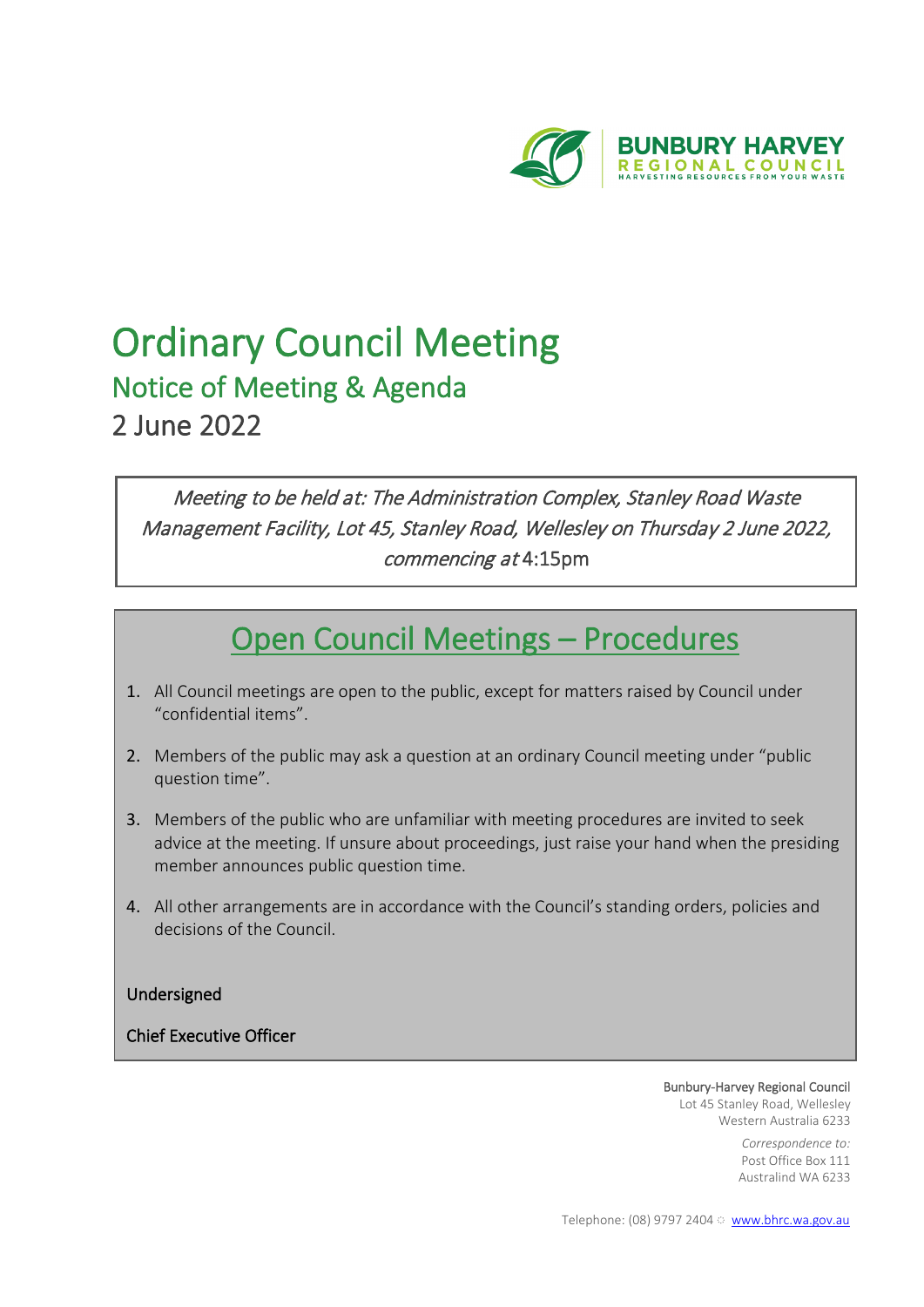## Table of Contents

| 1.  |                    |                                                                                       |  |
|-----|--------------------|---------------------------------------------------------------------------------------|--|
| 2.  |                    |                                                                                       |  |
|     | 2.1.               |                                                                                       |  |
|     | 2.2.               |                                                                                       |  |
| 3.  |                    |                                                                                       |  |
| 4.  |                    |                                                                                       |  |
| 5.  |                    |                                                                                       |  |
| 6.  |                    |                                                                                       |  |
| 7.  |                    |                                                                                       |  |
| 8.  |                    |                                                                                       |  |
| 9.  |                    |                                                                                       |  |
| 10. |                    |                                                                                       |  |
| 11. |                    |                                                                                       |  |
|     | 11.1.              |                                                                                       |  |
|     | 11.2.              |                                                                                       |  |
|     | 11.3.              |                                                                                       |  |
|     | 11.4.              |                                                                                       |  |
|     | 11.5.              |                                                                                       |  |
|     | 11.6.              | Transfer from Rehabilitation Reserve Funds to Operational Account 18                  |  |
| 12. |                    |                                                                                       |  |
|     |                    | 13. Urgent business approved by the person presiding or by decision of the Council 20 |  |
|     |                    |                                                                                       |  |
|     |                    |                                                                                       |  |
|     |                    |                                                                                       |  |
|     | <b>ATTACHMENTS</b> |                                                                                       |  |
|     | Attachment 1 -     | Financial Statements for the period ending 31 March 2022 (Appendices $1 - 8$ )        |  |

Attachment 2 - Financial Statements for the period ending 30 April 2022 (Appendices  $1 - 8$ )

- Attachment 4 Summary of Accounts paid for period ending 30 April 2022<br>Attachment 4 Summary of Accounts paid for period ending 30 April 2022
- Summary of Accounts paid for period ending 30 April 2022
- Attachment 5 Extract from LG Act 1997; Subsection 6.11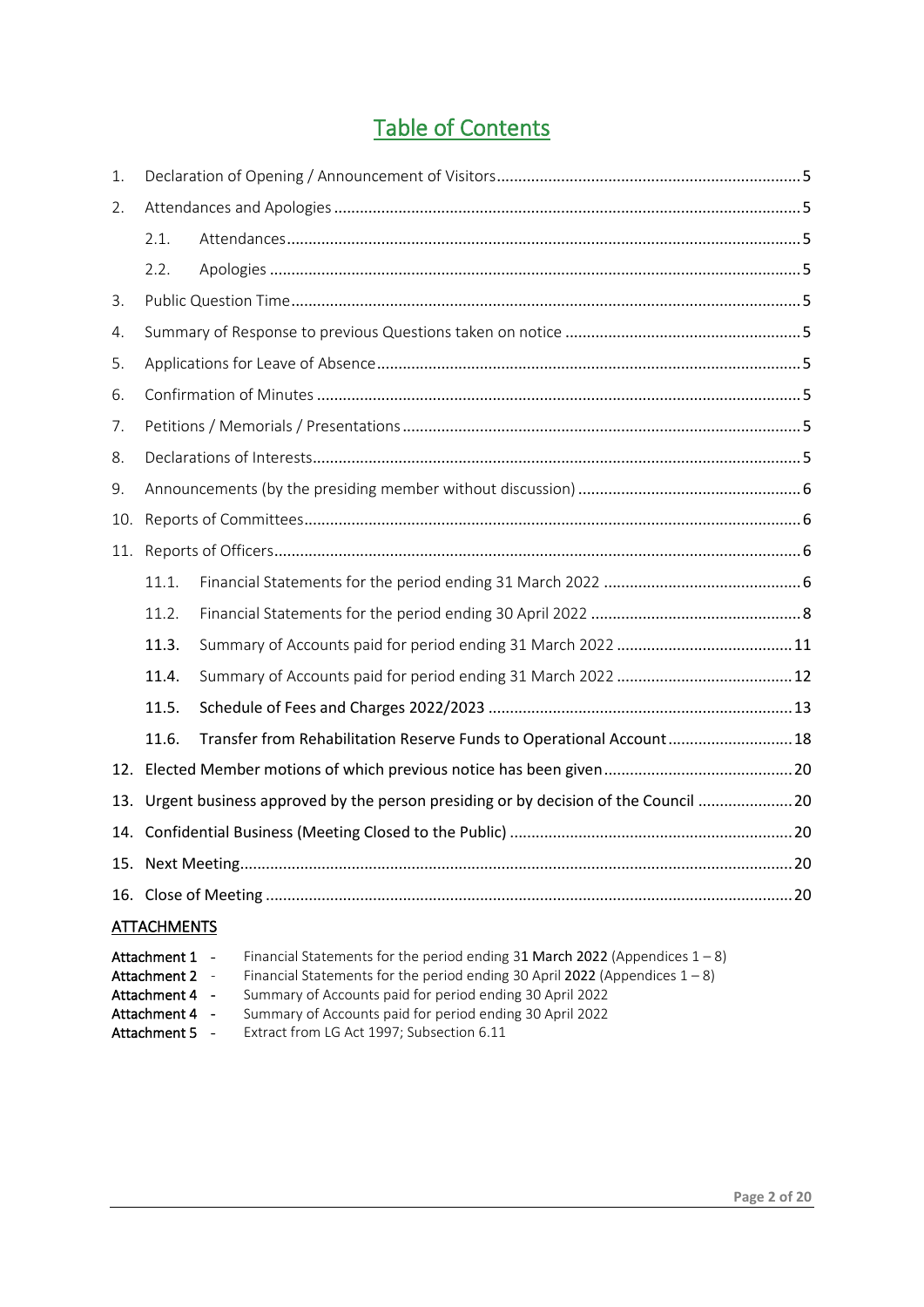

## VISION

To develop, implement and maintain innovative and sustainable waste reduction, recycling and landfilling services while managing waste facilities with best practice standards for the councils of the Wellington Region and beyond.

To provide sustainable waste minimisation, recycling and alternative waste treatment services to an informed community while reducing the environmental impact of waste and maximising the conservation of natural resources through reduced material use and increased resource recovery

## **MISSION**

To ensure the delivery of an integrated, cost-effective and environmentally sound waste management system and to promote sustainable community programs and policies ensuring that the health, diversity and productivity of the environment is maintained or enhanced for the benefit of future generations.

Reduce the environmental impact of waste and maximise conservation of natural resources through reduced overall material use and increased materials and energy recovery.

## VALUES

#### Excellence:

To provide best practice facilities and waste services to our community through the development of quality controls and continuous improvements.

#### Leadership:

Having a clear vision and direction, that engages with key stakeholders and our community.

#### Integrity:

Acting with a level of trust, respect, honesty, hard work, communication and shared responsibility that is exhibited by its people.

#### Accountability:

To ensure the collection and management of solid waste and recovered materials in an environmentally sound manner and in accordance with regulatory requirements and the Department of Water and Environmental Regulation licence conditions.

#### Innovation:

Embrace new and better ways to achieve improved results through creativity, inventiveness and teamwork.

#### Respect

We value diversity and respect and are committed to work towards integrating the principles of Equal Employment Opportunity and ensure that the work environment is free from harassment and discrimination. We value and respect all members of our community.

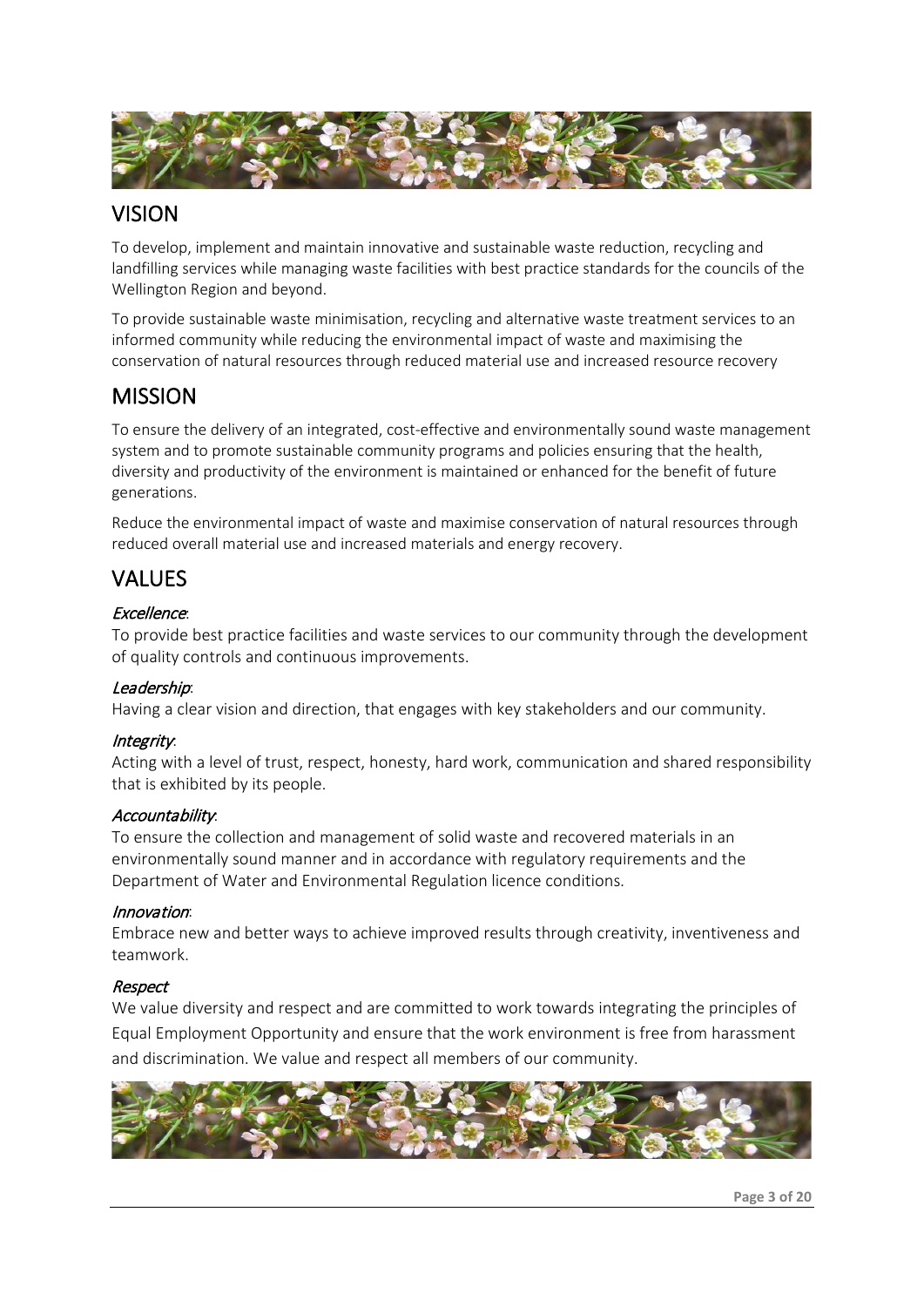## Bunbury-Harvey Regional Council Notice of Meeting

The next Ordinary Meeting will be held at the Administration Complex, Stanley Road Waste Management Facility, Lot 45 Stanley Road, Wellesley on Thursday 28 July 2022

Signed: Peter Keane Chief Executive Officer *(Date of Issue: 23 May 2022)* 

. . . .

## **AGENDA**

**Note:** The recommendations contained in this document are not final and are subject to adoption, amendment (or otherwise) at the meeting.

ׇ֖֖֚֚֚֬֕

| <b>Council Members:</b>                 | Representing                              |
|-----------------------------------------|-------------------------------------------|
| Cr Tresslyn Smith (Chairperson)         | City of Bunbury                           |
| Cr Wendy Dickinson (Deputy Chairperson) | Shire of Harvey                           |
| Cr Karen Turner                         | City of Bunbury                           |
| Cr John Bromham                         | Shire of Harvey                           |
| Cr Ben Andrew                           | City of Bunbury                           |
| Executive Leadership Team (Non-Voting)  | Representing                              |
| Mr Peter Keane                          | Chief Executive Officer (BHRC)            |
| Ms Annie Riordan                        | Chief Executive Officer (Shire of Harvey) |
| Mr Mal Osborne                          | Chief Executive Officer (City of Bunbury) |
| Officers (Non-Voting)                   | Representing                              |
| Mrs Taryn York                          | Council Meeting Support Officer           |
| Others (Non-Voting)                     | Representing                              |
| Mayor Jaysen De San Miguel              | City of Bunbury                           |
| Cr Dakota Krispyn                       | Shire of Harvey                           |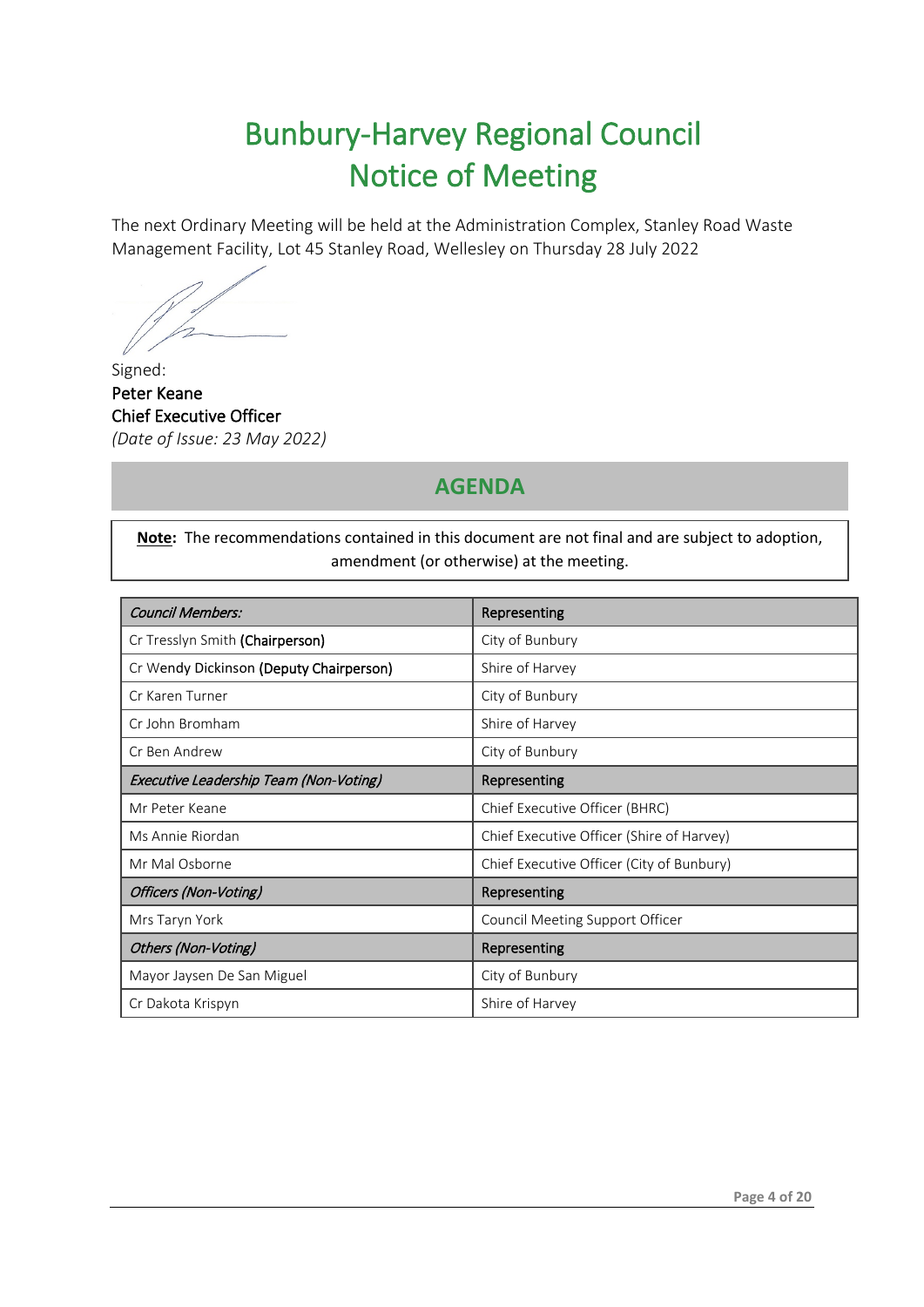#### <span id="page-4-0"></span>1. Declaration of Opening / Announcement of Visitors

The Presiding Member Declares Meeting open \_\_\_\_\_\_\_\_\_\_\_\_\_\_

- <span id="page-4-2"></span><span id="page-4-1"></span>2. Attendances and Apologies
	- 2.1. Attendances

#### <span id="page-4-3"></span>2.2. Apologies

- <span id="page-4-4"></span>3. Public Question Time
- <span id="page-4-5"></span>4. Summary of Response to previous Questions taken on notice
- <span id="page-4-6"></span>5. Applications for Leave of Absence

#### <span id="page-4-7"></span>6. Confirmation of Minutes

The minutes of the Ordinary meeting of Council held on 31 March 2022, are confirmed as a true accurate record.

<span id="page-4-9"></span><span id="page-4-8"></span>

|                    | <b>MOVED BY:</b>   |                                                   |                                                                                                               |
|--------------------|--------------------|---------------------------------------------------|---------------------------------------------------------------------------------------------------------------|
|                    |                    | RESULT: CARRIED / LOST __________                 |                                                                                                               |
|                    | <b>RESOLUTION:</b> | <u> 1989 - Johann Barbara, martxa alemaniar a</u> |                                                                                                               |
|                    |                    |                                                   | The minutes of the Special meeting of Council held on 28 April 2022, are confirmed as a true accurate record. |
|                    | <b>MOVED BY:</b>   |                                                   |                                                                                                               |
|                    |                    | RESULT: CARRIED / LOST                            |                                                                                                               |
| <b>RESOLUTION:</b> |                    |                                                   |                                                                                                               |
|                    |                    | 7. Petitions / Memorials / Presentations          |                                                                                                               |
|                    |                    | 8. Declarations of Interests                      |                                                                                                               |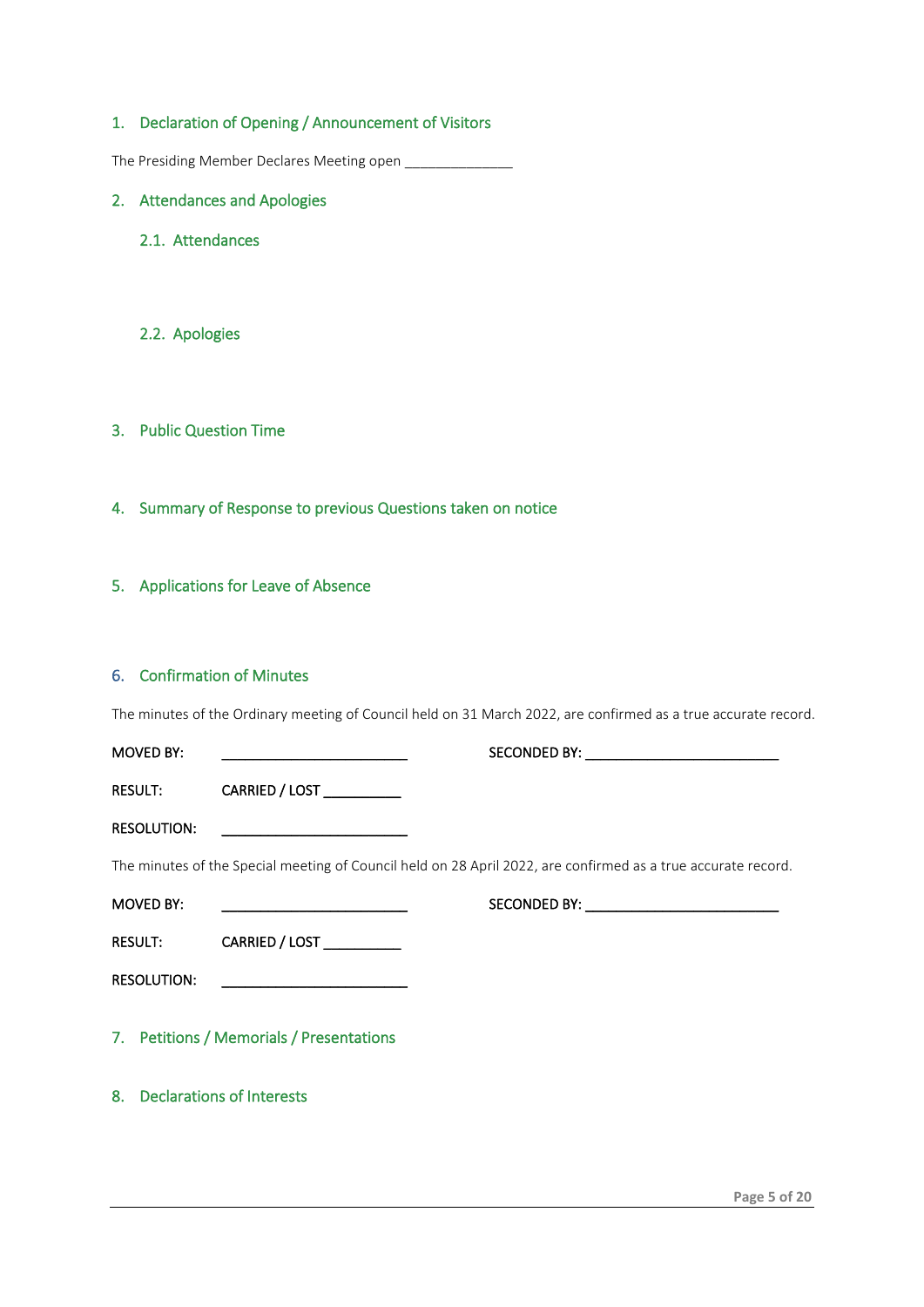#### <span id="page-5-0"></span>9. Announcements (by the presiding member without discussion)

#### <span id="page-5-1"></span>10. Reports of Committees

#### <span id="page-5-2"></span>11. Reports of Officers

#### <span id="page-5-3"></span>11.1. Financial Statements for the period ending 31 March 2022

| Applicant / Proponent:      | Internal                                                                |   |                             |  |  |
|-----------------------------|-------------------------------------------------------------------------|---|-----------------------------|--|--|
| Responsible Officer:        | Karen McDonald, Finance Manager                                         |   |                             |  |  |
| <b>Responsible Manager:</b> | Peter Keane, Chief Executive Officer                                    |   |                             |  |  |
| Executive:                  | Peter Keane, Chief Executive Officer                                    |   |                             |  |  |
|                             | Advocacy                                                                | ⊠ | Review                      |  |  |
| Authority / Discretion:     | Executive/Strategic                                                     | ⊠ | Quasi-Judicial              |  |  |
|                             | Legislative                                                             | ⊠ | <b>Information Purposes</b> |  |  |
| Attachment(s):              | Attachment 1 - Financial Statements for the period ending 31 March 2022 |   |                             |  |  |
|                             | (Appendices $1 - 8$ )                                                   |   |                             |  |  |

#### **Summary**

The following comments are provided on the key elements of Council's Financial Performance:

- 1. Statement of Comprehensive Income (attached at Appendix 1)
	- a. Year-to-date Financial Performance to 31 March 2022

|                                             | <b>ACTUAL</b> | <b>BUDGET</b> | <b>VARIANCE</b> |              |
|---------------------------------------------|---------------|---------------|-----------------|--------------|
| Year-to-date Income                         | 4,148,647     | 4,124,596     | 24.051          | Favourable   |
| Year-to-date Expenditure                    | (4,949,505)   | (4,920,250)   | (29, 255)       | Unfavourable |
| Year-to-date Operating<br>Surplus/(Deficit) | (800, 858)    | (795,654)     | (5,204)         | Unfavourable |

#### 2. Statement of Financial Activity (attached at Appendix 3)

Closing Funding Surplus to 30 June 2022 is forecast at \$7,616.

#### 3. Capital Works (attached at Appendix 4)

|   |                                  | the contract of the contract of the | the contract of the contract of | <b><i>VARIANCE</i></b> |  |
|---|----------------------------------|-------------------------------------|---------------------------------|------------------------|--|
| ▼ | Year-to-date Capital Expenditure | ンシー                                 |                                 |                        |  |

#### 4. Statement of Financial Position (attached at Appendix 5)

|          | Current Assets of \$2,686,187 | Year-to-date | Forecast  |
|----------|-------------------------------|--------------|-----------|
| $\circ$  | Cash and Cash Equivalents     | 1,859,355    | 2,742,738 |
| $\Omega$ | Trade and Other Receivables   | 802,783      | 564,509   |
| O        | Prepayments                   | 16.062       | 14.483    |
|          | Inventories                   | 7.986        | 7.986     |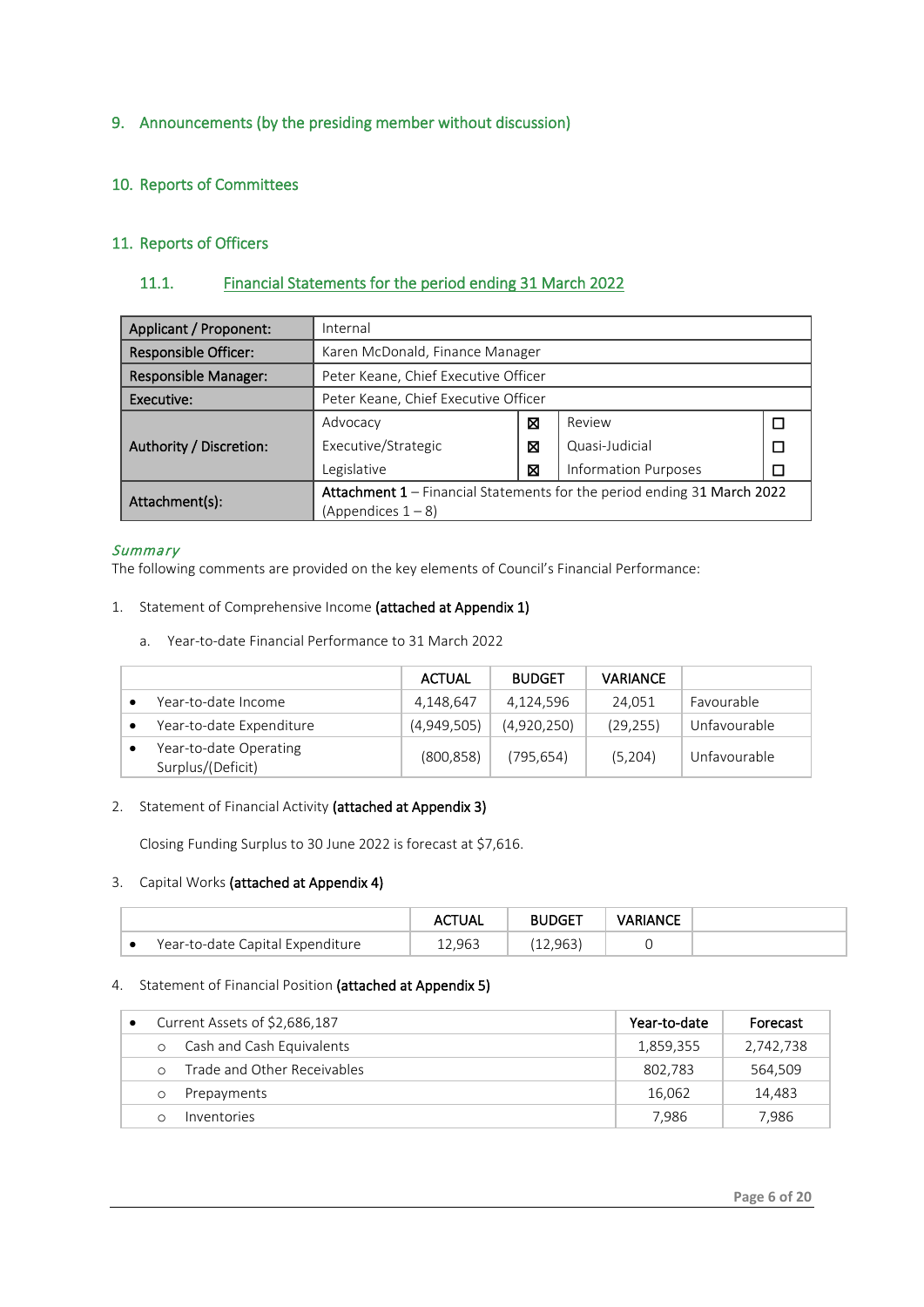| Current Liabilities of \$817,168 includes: |                          |         |         |  |  |
|--------------------------------------------|--------------------------|---------|---------|--|--|
| $\circ$                                    | Trade and Other Payables | 417.675 | 469.353 |  |  |
|                                            | Provisions               | 399.494 | 448.449 |  |  |

|           |            | Working Capital (Current Assets less Current Liabilities) is:            | 1,869,019 | 1,824,936 |
|-----------|------------|--------------------------------------------------------------------------|-----------|-----------|
|           |            | Equity (Total Assets less Total Liabilities) is:                         | 6,833,284 | 6,387,036 |
| $\bullet$ |            | Reserves of \$1,792,130 includes:                                        |           |           |
|           | $\bigcirc$ | Plant and Infrastructure Reserve                                         | 187,772   | 187,753   |
|           | $\Omega$   | Site Post Closure Rehabilitation Reserve                                 | 1,604,358 | 1,565,640 |
|           | $\circ$    | Stanley Road Environmental Protection Lined Cell Construction<br>Reserve |           | 47.799    |
|           | $\circ$    | <b>Organics Processing Reserve</b>                                       |           |           |

#### 5. Investments

|        | Total of \$1,798,081 includes: |                   |                  |                              |
|--------|--------------------------------|-------------------|------------------|------------------------------|
|        |                                | Invested Funds \$ | % of Total Funds | Max % of Total Funds Allowed |
|        | Commonwealth Bank              | 605,774           | 34               | 75                           |
|        | National Australia Bank        | 1,192,307         | 66               | 75                           |
| TOTAL: |                                | 1,798,081         | 100              |                              |

#### Executive Recommendation

#### That Council:

Receive and accept the Financial Statements for period ending 28 February 2022 as presented to Council.

RESULT: CARRIED / LOST

MOVED BY: \_\_\_\_\_\_\_\_\_\_\_\_\_\_\_\_\_\_\_\_\_\_\_\_ SECONDED BY: \_\_\_\_\_\_\_\_\_\_\_\_\_\_\_\_\_\_\_\_\_\_\_\_\_

RESOLUTION:

#### **Background**

A financial management report is provided to Councillors on a monthly basis which includes the following summaries:

- Statement of Comprehensive Income (attached at Appendix 1)
- Banksia Road Operations (attached at Appendix 2)
- Statement of Financial Activity (attached at Appendix 3)
- Capital Works Expenditure Summary (attached at Appendix 4)
- Statement of Financial Position (attached at Appendix 5)
- Statement of Net Current Assets (attached at Appendix 6)
- Fees and Charges Summary (attached at Appendix 7)
- Debtors Report (attached at Appendix 8)

#### Legislative Compliance

In accordance with the provisions of Section 6.4 of the Local Government Act 1995 and Regulations 34(1) of the Local Government (Financial Management) Regulations 1996, a Local Government is to prepare each month a Statement of Financial Activity (Attached at Appendix 3) reporting on the revenue and expenditure as set out in the annual budget under Regulations 22 (1) (d) for this month.

At the Council Meeting on 18 August 2021, Council adopted that a variance between actual and budget-to-date of greater than or equal to 10% and \$15,000 is considered to be a material variance for reporting purposes in the Statement of Financial Activity for 2022/2023.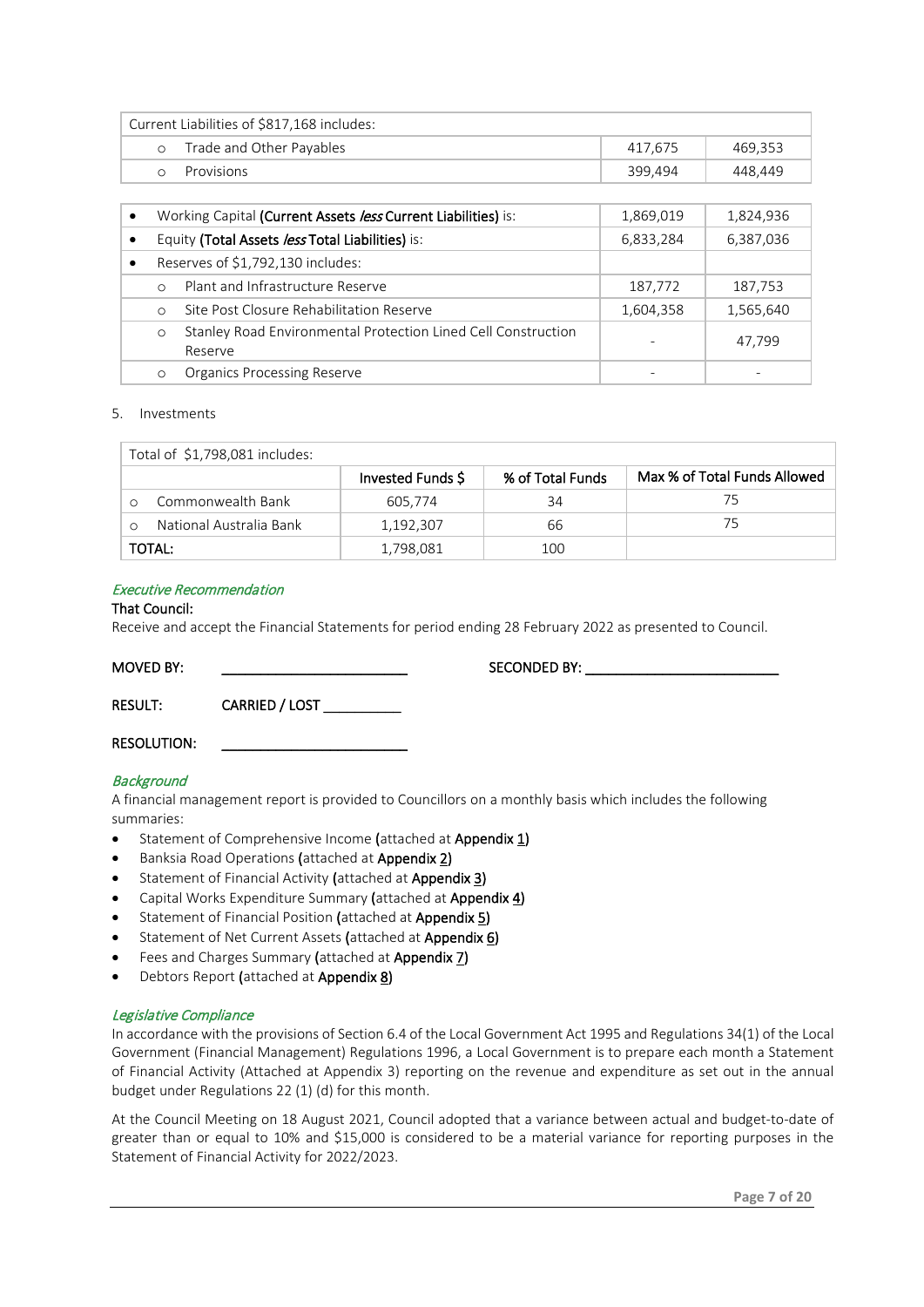#### **Consultation**

Nil

#### Financial Implications

As per the 2022/2023 Financial Budget.

#### Statutory Environment

Sections 12 and 13 of the Local Government (Financial Management) Regulations 1996 apply.

#### Strategic Implications

Nil

#### Policy Implications

Nil

#### Officer Comment

The following is an explanation of significant variances identified in the Statement of Financial Activity:

| Total Operating Income - Favourable. Due to:<br>Higher volume of casual tipping fees<br>$\bullet$<br>Higher volume of CDS<br>$\bullet$                                                                              |  |  |  |
|---------------------------------------------------------------------------------------------------------------------------------------------------------------------------------------------------------------------|--|--|--|
| <b>Operating Expenses-</b> Unfavorable. Due to:<br>Waste Transfer Station (employee costs) – Mark Hay termination (LSL & AL)<br>$\bullet$<br>Admin Professional Fees - Sampling of wood waste (Cardno)<br>$\bullet$ |  |  |  |

#### Voting Requirement

Simple Majority

#### <span id="page-7-0"></span>11.2. Financial Statements for the period ending 30 April 2022

| Applicant / Proponent:      | Internal                                                                |   |                             |  |  |
|-----------------------------|-------------------------------------------------------------------------|---|-----------------------------|--|--|
| <b>Responsible Officer:</b> | Karen McDonald, Finance Manager                                         |   |                             |  |  |
| <b>Responsible Manager:</b> | Karen McDonald, Finance Manager                                         |   |                             |  |  |
| Executive:                  | Peter Keane, Chief Executive Officer                                    |   |                             |  |  |
|                             | Advocacy                                                                | ⊠ | Review                      |  |  |
| Authority / Discretion:     | Executive/Strategic                                                     | ⊠ | Quasi-Judicial              |  |  |
|                             | Legislative                                                             | ⊠ | <b>Information Purposes</b> |  |  |
| Attachment(s):              | Attachment 2 – Financial Statements for the period ending 30 April 2022 |   |                             |  |  |
|                             | (Appendices $1 - 8$ )                                                   |   |                             |  |  |

#### **Summary**

The following comments are provided on the key elements of Council's Financial Performance:

#### 1. Statement of Comprehensive Income (attached at Appendix 1)

a. Year-to-date Financial Performance to 30 April 2022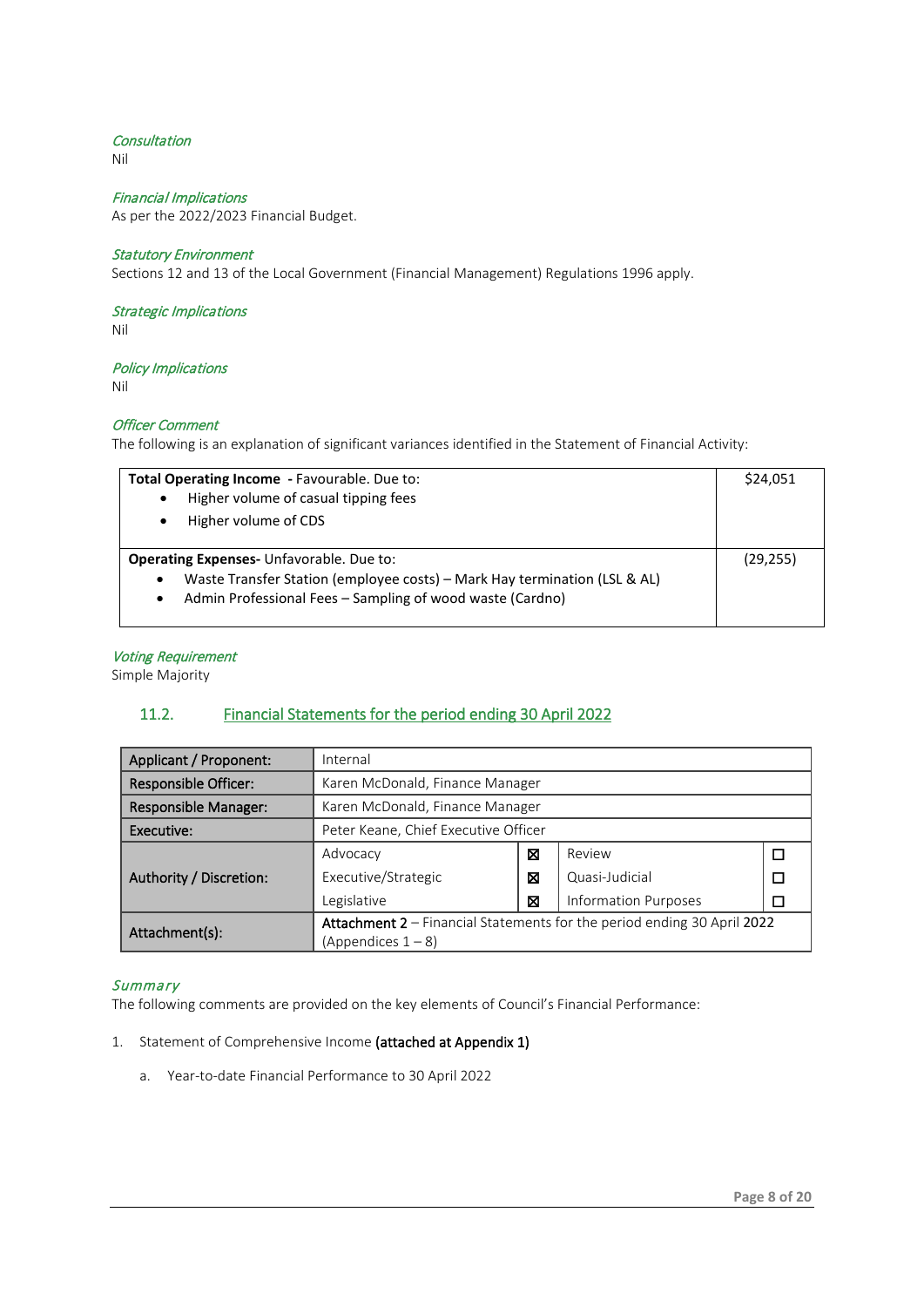|                                             | ACTUAL      | <b>BUDGET</b> | <b>VARIANCE</b> |              |
|---------------------------------------------|-------------|---------------|-----------------|--------------|
| Year-to-date Income                         | 4,698,131   | 4.657.949     | 40,182          | Favourable   |
| Year-to-date Expenditure                    | (5,473,337) | (5,454,018)   | (19,319)        | Unfavourable |
| Year-to-date Operating<br>Surplus/(Deficit) | (775, 206)  | (796,069)     | (20, 863)       | Favourable   |

#### 2. Statement of Financial Activity (attached at Appendix 3)

Closing Funding Surplus to 30 June 2022 is forecast at \$7,616.

#### 3. Capital Works (attached at Appendix 4)

|                                  | ACTUAL | <b>BUDGET</b> | VARIANCE |  |
|----------------------------------|--------|---------------|----------|--|
| Year-to-date Capital Expenditure | 12.963 | 12,963'       |          |  |

#### 4. Statement of Financial Position (attached at Appendix 5)

|            | Current Assets of \$2,549,008 | Year-to-date | Forecast  |
|------------|-------------------------------|--------------|-----------|
| $\circ$    | Cash and Cash Equivalents     | 2,006,746    | 2,155,760 |
| $\bigcirc$ | Trade and Other Receivables   | 521.744      | 564.509   |
|            | Prepayments                   | 12.532       | 14.483    |
|            | Inventories                   | 7.986        | 7.986     |

| Current Liabilities of \$605,449 includes: |                          |         |         |  |  |  |
|--------------------------------------------|--------------------------|---------|---------|--|--|--|
|                                            | Trade and Other Payables | 205.956 | 469.353 |  |  |  |
|                                            | Provisions               | 399.494 | 448.449 |  |  |  |

|           |            | Working Capital (Current Assets less Current Liabilities) is:            | 1,943,559 | 1,824,936 |
|-----------|------------|--------------------------------------------------------------------------|-----------|-----------|
| $\bullet$ |            | Equity (Total Assets less Total Liabilities) is:                         | 6,858,936 | 6,387,036 |
|           |            | Reserves of \$1,792,135 includes:                                        |           |           |
|           | $\bigcirc$ | Plant and Infrastructure Reserve                                         | 187,773   | 187,753   |
|           | $\circ$    | Site Post Closure Rehabilitation Reserve                                 | 1,604,361 | 1,565,640 |
|           | $\circ$    | Stanley Road Environmental Protection Lined Cell Construction<br>Reserve |           | 47.799    |
|           | $\circ$    | <b>Organics Processing Reserve</b>                                       |           |           |

#### 5. Investments

| Total of \$1,798,081 includes: |                         |                   |                  |                              |
|--------------------------------|-------------------------|-------------------|------------------|------------------------------|
|                                |                         | Invested Funds \$ | % of Total Funds | Max % of Total Funds Allowed |
|                                | Commonwealth Bank       | 605.774           | 34               | /5                           |
|                                | National Australia Bank | 1,192,307         | 66               | 75                           |
|                                | TOTAL:                  | 1,798,081         | 100              |                              |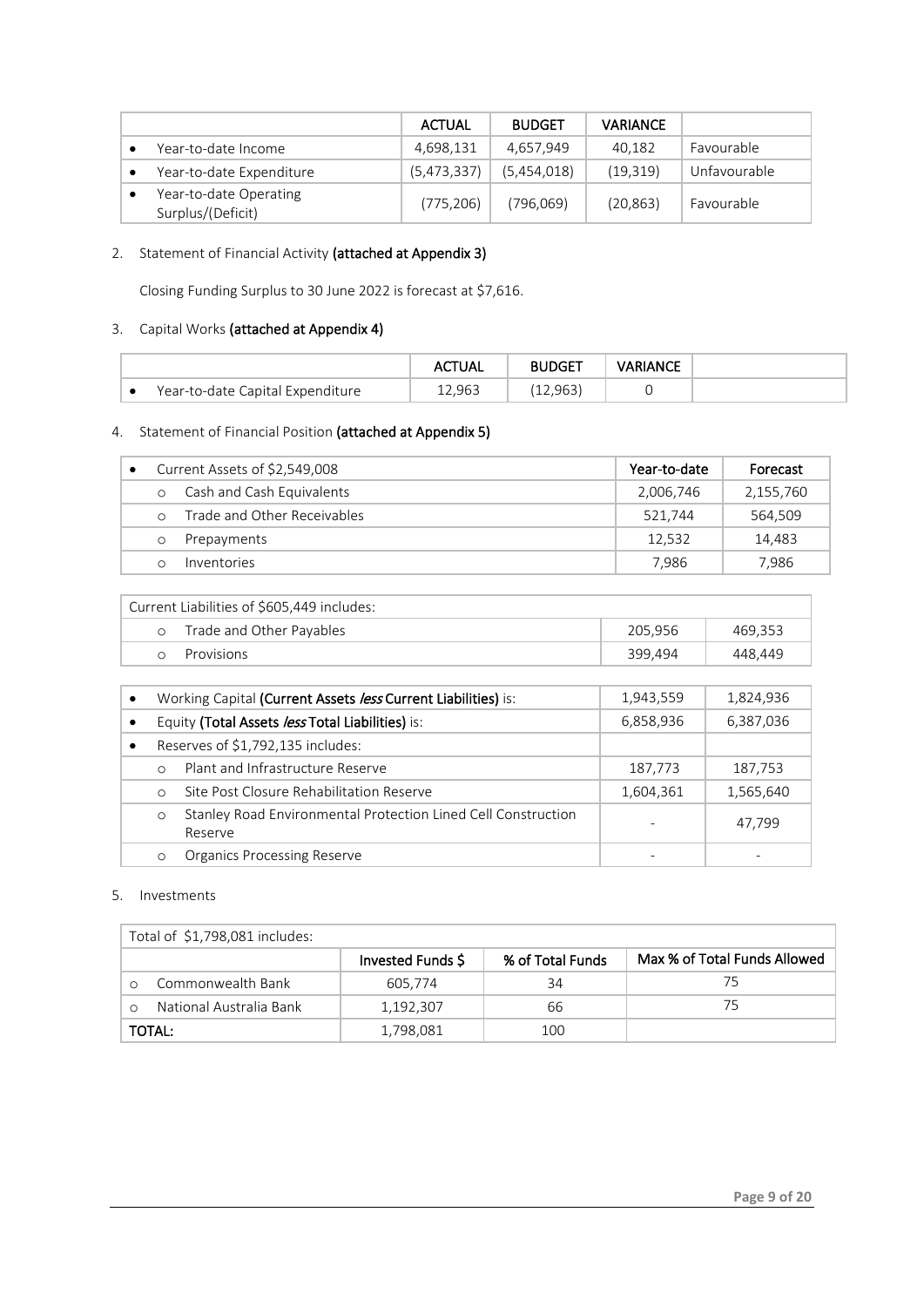#### Executive Recommendation

#### That Council:

Receive and accept the Financial Statements for period ending 30 April 2022 as presented to Council.

| MOVED BY:          |                | SECONDED BY: |  |
|--------------------|----------------|--------------|--|
| <b>RESULT:</b>     | CARRIED / LOST |              |  |
| <b>RESOLUTION:</b> |                |              |  |

#### **Background**

A financial management report is provided to Councillors on a monthly basis which includes the following summaries:

- Statement of Comprehensive Income (attached at Appendix 1)
- Banksia Road Operations (attached at Appendix 2)
- Statement of Financial Activity (attached at Appendix 3)
- Capital Works Expenditure Summary (attached at Appendix 4)
- Statement of Financial Position (attached at Appendix 5)
- Statement of Net Current Assets (attached at Appendix 6)
- Fees and Charges Summary (attached at Appendix 7)
- Debtors Report (attached at Appendix 8)

#### Legislative Compliance

In accordance with the provisions of Section 6.4 of the Local Government Act 1995 and Regulations 34(1) of the Local Government (Financial Management) Regulations 1996, a Local Government is to prepare each month a Statement of Financial Activity (Attached at Appendix 3) reporting on the revenue and expenditure as set out in the annual budget under Regulations 22 (1) (d) for this month.

At the Council Meeting on 18 August 2021, Council adopted that a variance between actual and budget-to-date of greater than or equal to 10% and \$15,000 is considered to be a material variance for reporting purposes in the Statement of Financial Activity for 2022/2023.

#### **Consultation**

Nil

Financial Implications As per the 2022/2023 Financial Budget.

#### Statutory Environment

Sections 12 and 13 of the Local Government (Financial Management) Regulations 1996 apply.

Strategic Implications Nil

Policy Implications Nil

#### Officer Comment

The following is an explanation of significant variances identified in the Statement of Financial Activity:

|  | <b>Total Operating Income</b> - Favourable. Due to: | \$40,182 |
|--|-----------------------------------------------------|----------|
|  | Higher volume of casual tipping fees                |          |
|  | Higher volume of CDS                                |          |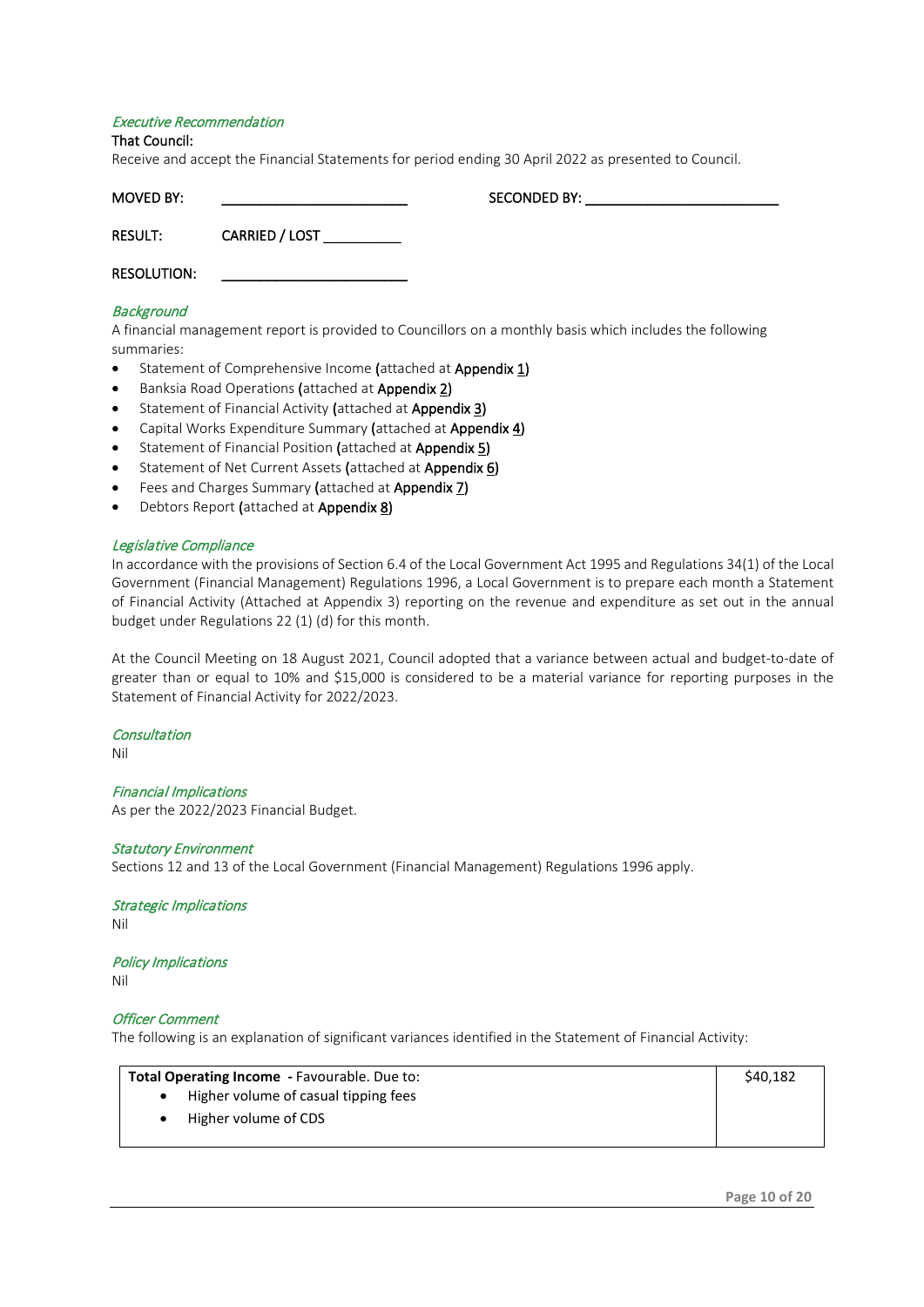**Operating Expenses-** Unfavorable. Due to:

• Admin Professional Fees – License amendments

#### Voting Requirement

Simple Majority

#### <span id="page-10-0"></span>11.3. **Summary of Accounts paid for period ending 31 March 2022**

| Applicant / Proponent:      | Internal                                                                |   |                |   |  |
|-----------------------------|-------------------------------------------------------------------------|---|----------------|---|--|
| <b>Responsible Officer:</b> | Karen McDonald, Finance Manager                                         |   |                |   |  |
| <b>Responsible Manager:</b> | Karen McDonald, Finance Manager                                         |   |                |   |  |
| Executive:                  | Peter Keane, Chief Executive Officer                                    |   |                |   |  |
|                             | Advocacy                                                                | ⊠ | Review         | П |  |
| Authority / Discretion:     | Executive/Strategic                                                     | ⊠ | Quasi-Judicial | П |  |
|                             | <b>Information Purposes</b><br>Legislative<br>⊠                         |   |                |   |  |
| Attachment(s):              | Attachment 3 - Summary of Accounts paid for period ending 31 March 2022 |   |                |   |  |

#### **Summary**

Section 13 (2) of Government (Financial Management) Regulations 1996 require that where Local Government has delegated to the CEO the exercise of its power to make payments from the municipal fund or the trust fund or the trust fund, a list of accounts paid by the CEO is to be prepared each month showing detail for each account paid since such list was prepared. This item is presented to Council to advice of payments made for 31 March 2022.

#### Officer Recommendation

#### That Council:

Receive and accept the Summary of Accounts paid for period ending 31 March 2022 as presented to Council.

MOVED BY: \_\_\_\_\_\_\_\_\_\_\_\_\_\_\_\_\_\_\_\_\_\_\_\_ SECONDED BY: \_\_\_\_\_\_\_\_\_\_\_\_\_\_\_\_\_\_\_\_\_\_\_\_\_

RESULT: CARRIED / LOST

RESOLUTION:

#### **Background**

As noted in Summary.

#### Officer Comment

The attachment details all payments made for 31 March 2022

#### **Consultation**

Nil

#### Financial Implications

As per the declaration within the schedule summary, the accounts have been checked and are fully supported by vouchers and invoices and which have been duly certified as to the receipt of goods and the rendition of service and as to prices, computation and costing(s). Sufficient allocations are contained within the 2022/2023 budget to cover payment of the accounts.

#### Statutory Environment

Sections 12 and 13 of the Local Government (Financial Management) Regulations 1996 Apply.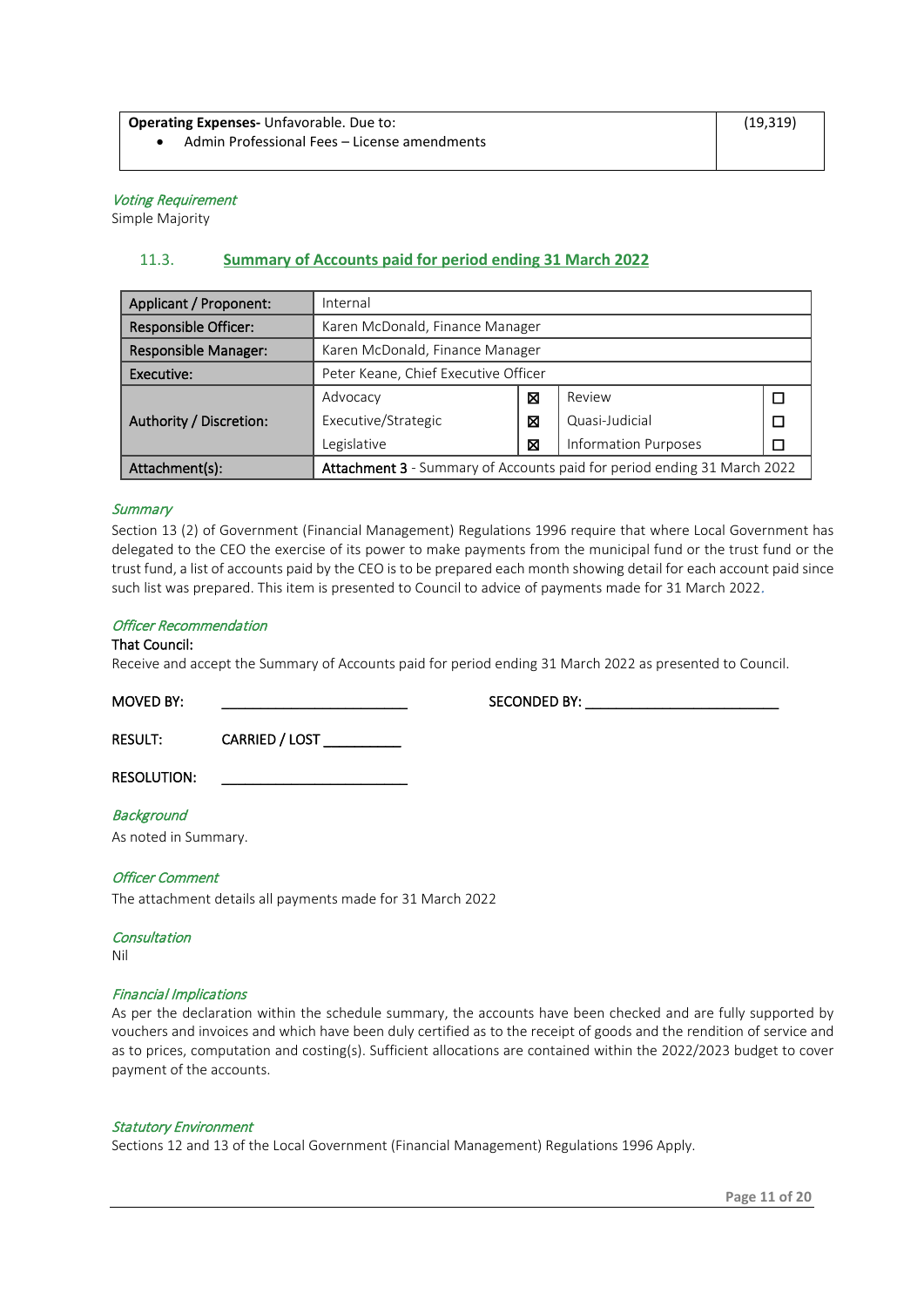#### Strategic Implications Nil

Policy Implications Nil

### Voting Requirement

Simple Majority

#### <span id="page-11-0"></span>11.4. **Summary of Accounts paid for period ending 31 March 2022**

| Applicant / Proponent:                          | Internal                                                                |   |                |  |
|-------------------------------------------------|-------------------------------------------------------------------------|---|----------------|--|
| <b>Responsible Officer:</b>                     | Karen McDonald, Finance Manager                                         |   |                |  |
| Responsible Manager:                            | Karen McDonald, Finance Manager                                         |   |                |  |
| Executive:                                      | Peter Keane, Chief Executive Officer                                    |   |                |  |
|                                                 | Advocacy                                                                | ⊠ | Review         |  |
| Authority / Discretion:                         | Executive/Strategic                                                     | ⊠ | Quasi-Judicial |  |
| <b>Information Purposes</b><br>Legislative<br>⊠ |                                                                         |   |                |  |
| Attachment(s):                                  | Attachment 4 - Summary of Accounts paid for period ending 30 April 2022 |   |                |  |

#### **Summary**

Section 13 (2) of Government (Financial Management) Regulations 1996 require that where Local Government has delegated to the CEO the exercise of its power to make payments from the municipal fund or the trust fund or the trust fund, a list of accounts paid by the CEO is to be prepared each month showing detail for each account paid since such list was prepared. This item is presented to Council to advice of payments made for 30 April 2022.

#### Officer Recommendation

#### That Council:

Receive and accept the Summary of Accounts paid for period ending 30 April 2022 as presented to Council.

MOVED BY: \_\_\_\_\_\_\_\_\_\_\_\_\_\_\_\_\_\_\_\_\_\_\_\_ SECONDED BY: \_\_\_\_\_\_\_\_\_\_\_\_\_\_\_\_\_\_\_\_\_\_\_\_\_

RESULT: CARRIED / LOST \_\_\_\_\_\_\_\_\_\_

RESOLUTION:

**Background** As noted in Summary.

#### Officer Comment

The attachment details all payments made for 30 April 2022

#### **Consultation**

Nil

#### Financial Implications

As per the declaration within the schedule summary, the accounts have been checked and are fully supported by vouchers and invoices and which have been duly certified as to the receipt of goods and the rendition of service and as to prices, computation and costing(s). Sufficient allocations are contained within the 2022/2023 budget to cover payment of the accounts.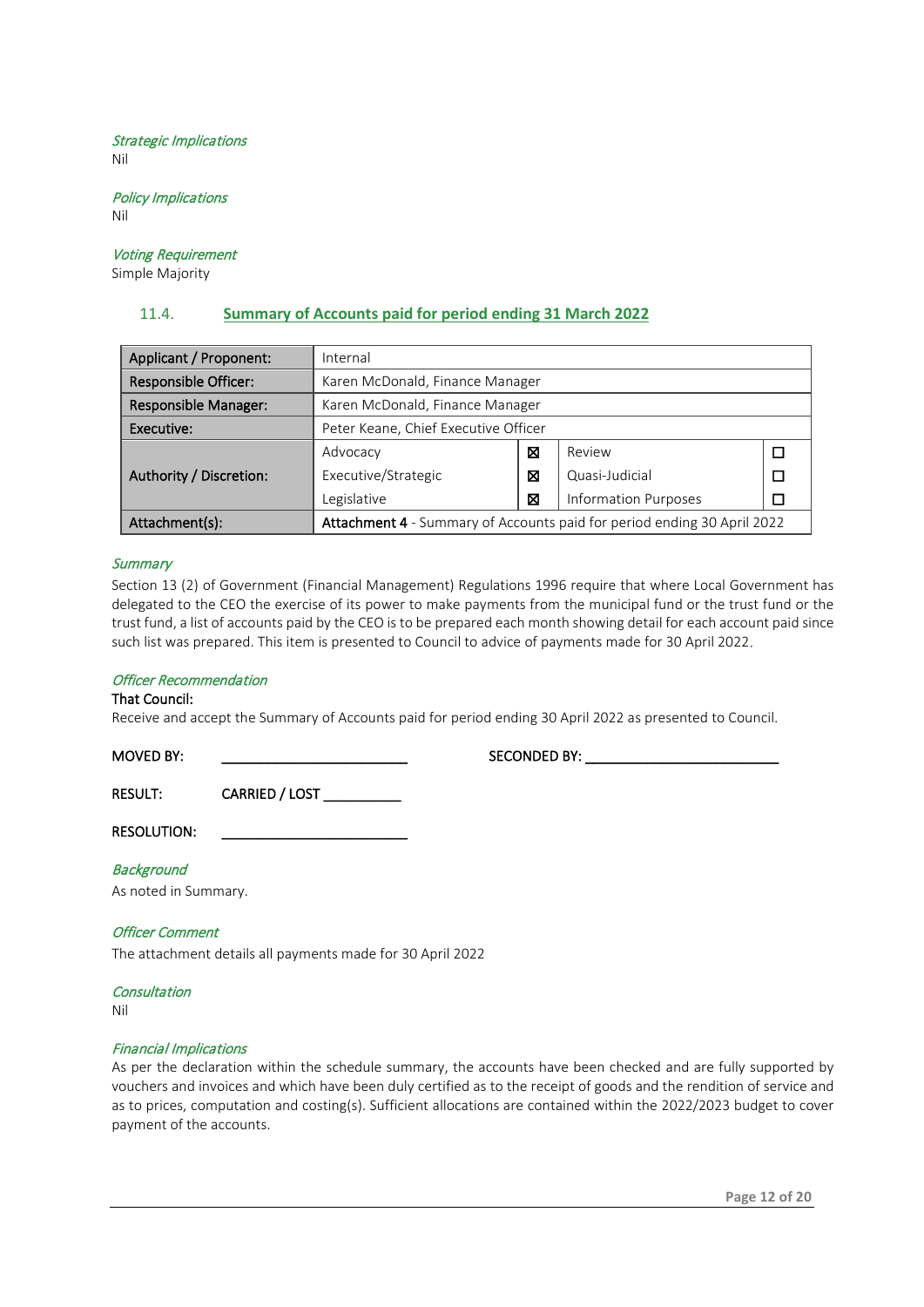#### Statutory Environment

Sections 12 and 13 of the Local Government (Financial Management) Regulations 1996 Apply.

Strategic Implications Nil

Policy Implications Nil

Voting Requirement

Simple Majority

#### <span id="page-12-0"></span>11.5. **Schedule of Fees and Charges 2022/2023**

| <b>Applicant / Proponent:</b>  | Internal                             |   |                             |   |  |
|--------------------------------|--------------------------------------|---|-----------------------------|---|--|
| <b>Responsible Officer:</b>    | Peter Keane, Chief Executive Officer |   |                             |   |  |
| Executive:                     | Peter Keane, Chief Executive Officer |   |                             |   |  |
|                                | Advocacy                             | ⊠ | Review                      | ⊠ |  |
| <b>Authority / Discretion:</b> | Executive/Strategic                  | ⊠ | Quasi-Judicial              |   |  |
|                                | Legislative                          | ⊠ | <b>Information Purposes</b> |   |  |
| Attachment(s):                 |                                      |   |                             |   |  |

#### *Summary*

Section 6.1 of the Local Government Act 1995 requires a local government to prepare and adopt (in the period June 1 to August 31) an annual budget of its Municipal fund for that same year.

The Schedule of proposed Fees and Charges for the 2022/2023 Financial Year forms part of the 2022/2023 Budget.

#### *Officer Recommendation*

#### **That Council:**

The Schedule of proposed Fees and Charges (which forms part of the 2022/2023 Budget) is adopted effective as of 1 July 2022.

MOVED BY: The second of the second of the SECONDED BY:

RESULT: CARRIED / LOST

RESOLUTION:

#### *Background*

With the cessation of Landfill activities at Stanley Road Waste Management Facility in March 2022, the facility is now only operating as a transfer station servicing the communities of Harvey, Bunbury, Dardanup, Capel, Collie and the surrounding region.

In February 2022, fees and charges were adopted to begin the process of progressively increasing gate fees to recover the true cost of the waste management service at the Stanley Road facility, and to ensure the long-term viability of BHRC.

Prior to the changes to fees and charges, several items were only charged as general waste and charges did not reflect the true cost of waste management associated with those items, such as mattresses or tyres.

Seven Councils within the Southwest Region utilise the FOGO processing facility at Banksia Road. Only two of those councils currently have contractual arrangements (Capel – 4-year contract finishing on 30 June 2023 and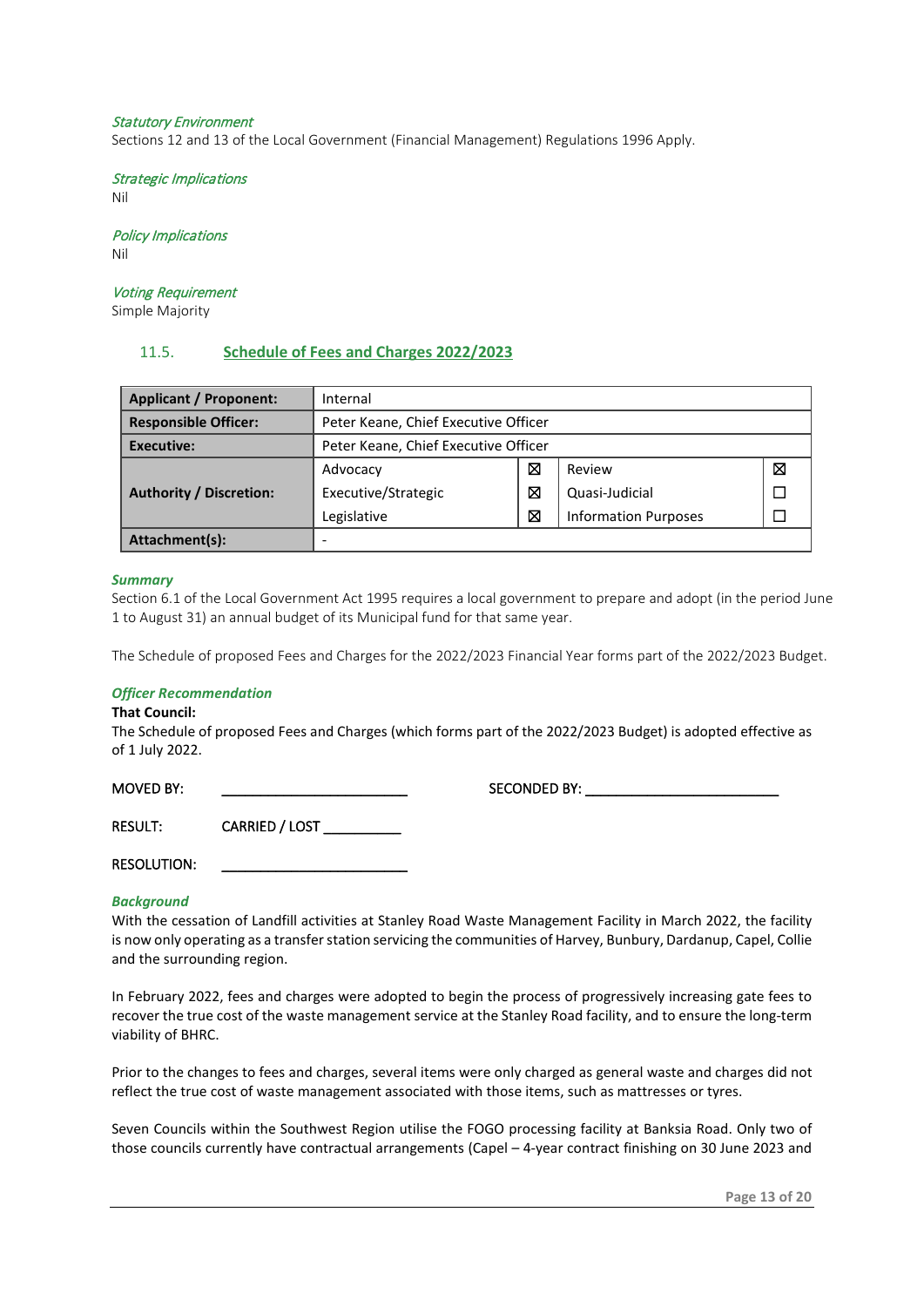Dardanup – 1 year contract finishing on 30 August 2022). All other councils are charged according to the annual fees and charges schedule.

#### *Officer Comment*

To continue to progressively align fees and charges to the true cost of operations, it is necessary to make an amendment of the current fees with a variety of waste streams being received at both the Stanley Road Waste Management Facility, ancillary activities associated with the Stanley Road Facility and Banksia Road Organics Processing Facility.

The Amended Schedule of Fees and Charges 2022/2023 will be effective as of the 1<sup>st</sup> July 2022.

#### **Stanley Road Waste Management Facility**

Light Vehicle General Waste charges have been increased 25% from the fee structure introduced in February 2022.

Mattress disposal charges have been increased to reflect the true cost of transport and disposal to an alternate landfill operation. Landfill cost is set at \$45 per mattress plus the cost of transport to the alternative facility.

Couches disposal charge have increased a further \$10 to reflect the true cost of processing, transport and landfill fees per unit.

A Non-Member Council General Waste charge has been added to the fees and charges for the 2022/2023 financial year at a rate 60% higher than for member councils.

Green Waste charges have been increased 25% to reflect the processing costs of the green waste being received through the transfer station.

Rubble / Clean fill Waste charges have been increased 25% to reflect the costs of managing rubble and clean fill through the transfer station.

Introduction of a 30 cubic metre bin hire charge to reflect the true cost of capital for supply of bins.

Introduction of a transport cost per hour, reflecting the true cost of transporting waste or products for customers.

#### **Banksia Road Organics Processing Facility**

Organic Waste (FOGO) charge has been increased 76% to reflect the true cost of processing and contamination/oversize landfill charges. It is proposed that Member councils receive a 10% discount on the standard per tonnage charge. Currently EMRC charge to member councils for the FOGO service is \$98.50 per tonne.

Introduction of a FOGO audit charge to all customers, to reflect the actual cost of conducting an individual audit. No audit service has been commercially agreed with any customers, however, this service is being requested by several Councils to inform their communities of the FOGO contamination performance. Previously (FY19/20) the audits were a component of the Wellington Waste group education fees charged annually to all Bunbury Wellington Regional Councils.

Clean Green waste charges has been increased by 25% to reflect the cost of handling and transport for the Dardanup transfer station facility.

Both Contamination charges and compost charges per tonne remain the same as the previous year.

Processed mulch and unprocessed green mulch charges have been removed.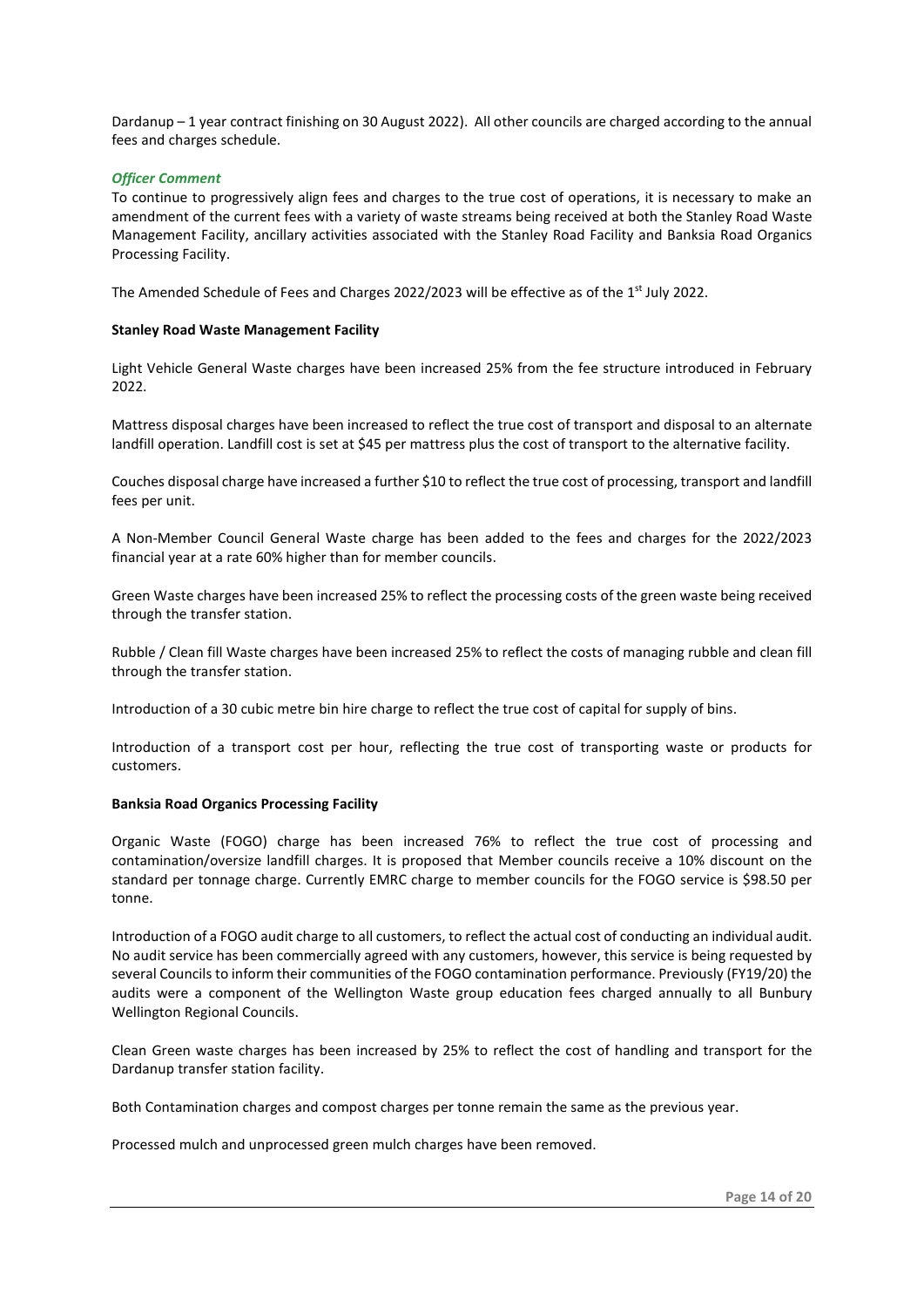#### *Consultation*

The Schedule of Fees and Charges for 2022/2023 are to be advertised in the South Western Times and the Harvey Reporter in the first week of June 2022 and Schedule of Fees and Charges for 2022/2023 to be distributed out to Stanley Road Waste Management Facility and Banksia Road Organics Processing Facility customers from 1 June 2022.

#### *Financial Implications*

#### **Stanley Road Waste Management Facility**

The increase in fees and charges will have positive impact on the cashflow and balance sheet for BHRC. The increase in fees and charges will be passed directly onto customers.

This will have a direct impact on Shire of Harvey due to the reimbursement of charges from the utilisation of tip passes.

#### **Ancillary Charges Stanley Rd**

The introduction of new publicised fees and charges will have direct impact on all customers utilising BHRC Bin and Transport services.

#### **Banksia Road Organics Processing Facility**

The increase in gate fees will have a positive impact on the cashflow and balance sheet for BHRC, and meet the cost of providing the service.

The increase in gate fees will have a direct and significant impact on all seven councils for which BHRC provide the composting service.

#### *Statutory Environment*

Section 6.1 of the Local Government Act 1995 applies.

*Strategic Implications* Nil

*Policy Implications* Nil

### *Voting Requirement*

#### Absolute Majority

#### **Stanley Road Waste Management Facility**

|                                                                                           | ೫<br>Increase<br>Decrease | 2022/23<br><b>Fees</b><br><b>Budget</b><br><b>Proposal</b><br>(Incl. GST) | 2021/22<br><b>Fees</b><br>(Incl. GST) | 2020/21<br><b>Fees</b><br>(Incl. GST) |
|-------------------------------------------------------------------------------------------|---------------------------|---------------------------------------------------------------------------|---------------------------------------|---------------------------------------|
| LIGHT VEHICLES (General Waste) (Members Only)                                             |                           |                                                                           |                                       |                                       |
| Per Car or Station Wagon                                                                  | 33%                       | \$25.00                                                                   | \$20.00                               | \$15.00                               |
| Per Utility or trailer (up to 1.8m x 1.2m)                                                | 33%                       | \$36.00                                                                   | \$29.00                               | \$22.00                               |
| Per Trailer or large utility (up to 2.1m x 1.2 m or Trailer<br>with sides exceeding 600mm | 33%                       | \$55.00                                                                   | \$44.00                               | \$33.00                               |
| Mattresses (Single, Double, Queen or King)                                                | 100%                      | \$60.00                                                                   | \$30.00                               |                                       |
| Fridges                                                                                   | 50%                       | \$15.00                                                                   | \$10.00                               |                                       |
| Couches (Single, Double or Triple)                                                        | 50%                       | \$30.00                                                                   | \$20.00                               |                                       |
| <b>LIGHT VEHICLES (General Waste) (Non-Members)</b>                                       |                           |                                                                           |                                       |                                       |
| Per Car or Station Wagon                                                                  | <b>New</b>                | \$40.00                                                                   |                                       |                                       |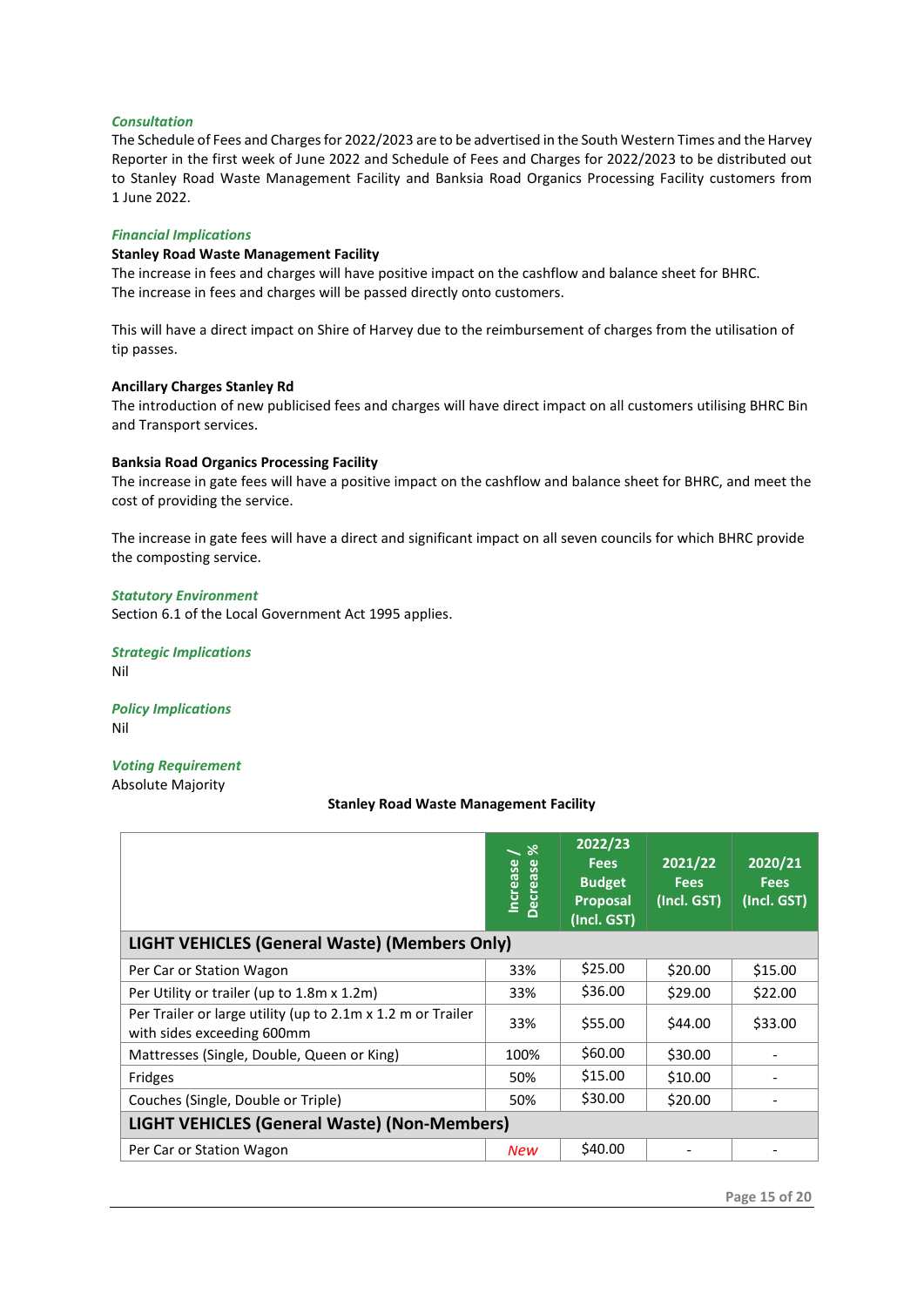| Per Utility or trailer (up to 1.8m x 1.2m)                                               | <b>New</b> | \$58.00                      | $\qquad \qquad \blacksquare$ | $\qquad \qquad \blacksquare$ |  |  |
|------------------------------------------------------------------------------------------|------------|------------------------------|------------------------------|------------------------------|--|--|
| Per Trailer or large utility (up to 2.1m x 1.2 m or Trailer                              | <b>New</b> | \$88.00                      |                              |                              |  |  |
| with sides exceeding 600mm                                                               |            |                              |                              |                              |  |  |
| Mattresses (Single, Double, Queen or King)                                               | <b>New</b> | \$70.00                      |                              |                              |  |  |
| Fridges                                                                                  | <b>New</b> | \$20.00                      |                              |                              |  |  |
| Couches (Single, Double or Triple)                                                       | <b>New</b> | \$40.00                      |                              |                              |  |  |
| <b>LIGHT VEHICLES (Green Waste)</b>                                                      |            |                              |                              |                              |  |  |
| Per Car or Station Wagon                                                                 | 25%        | \$11.00                      | \$9.00                       | \$9.00                       |  |  |
| Per Utility or trailer (up to 1.8m x 1.2m)                                               | 25%        | \$19.00                      | \$15.00                      | \$15.00                      |  |  |
| Per Trailer or large utility (up to 2.1m x 1.2m or Trailer                               | 25%        | \$31.00                      | \$25.00                      | \$25.00                      |  |  |
| with sides exceeding 600mm                                                               |            |                              |                              |                              |  |  |
| LIGHT VEHICLES (Clean Fill / Rubble Waste)                                               |            |                              |                              |                              |  |  |
| Per Utility or trailer (up to 1.8m x 1.2m)                                               | 25%        | \$7.50                       | \$6.00                       | \$6.00                       |  |  |
| Per Trailer or large utility (up to 2.1m x 1.2m or Trailer<br>with sides exceeding 600mm | 25%        | \$7.50                       | \$6.00                       | \$6.00                       |  |  |
| <b>HEAVY VEHICLES (Weighbridge)</b>                                                      |            |                              |                              |                              |  |  |
| Co-mingled Waste per tonne                                                               | Remove     | $\overline{\phantom{0}}$     | \$61.00                      | \$61.00                      |  |  |
| <b>Minimum Charge</b>                                                                    | Remove     |                              | \$44.00                      | \$44.00                      |  |  |
| Mattresses per tonne                                                                     | Remove     |                              | \$220.00                     | \$95.00                      |  |  |
| <b>Minimum Charge</b>                                                                    | Remove     |                              | \$220.00                     | \$95.00                      |  |  |
| Co-mingled Skip Waste per tonne                                                          | Remove     | $\qquad \qquad \blacksquare$ |                              | \$44.00                      |  |  |
| <b>Minimum Charge</b>                                                                    | Remove     | $\qquad \qquad \blacksquare$ |                              | \$44.00                      |  |  |
| Clean Green Waste per tonne (Maximum Size<br>diameter 500mm)                             | Remove     |                              | \$30.00                      | \$29.00                      |  |  |
| <b>Minimum Charge</b>                                                                    | Remove     |                              | \$30.00                      | \$29.00                      |  |  |
| Clean Cardboard Waste per tonne                                                          | Remove     | $\overline{\phantom{a}}$     | \$29.00                      | \$29.00                      |  |  |
| <b>Minimum Charge</b>                                                                    | Remove     |                              | \$29.00                      | \$29.00                      |  |  |
| Clean Wood Waste per tonne                                                               | Remove     |                              |                              | \$29.00                      |  |  |
| <b>Minimum Charge</b>                                                                    | Remove     |                              |                              | \$29.00                      |  |  |
| Clean Fill - Suitable for Daily Cover and Road Building<br>per tonne                     | 25%        | \$1.50                       | \$1.20                       | \$1.10                       |  |  |
| <b>Minimum Charge</b>                                                                    | 25%        | \$1.50                       | \$1.20                       | \$1.10                       |  |  |
| Building and Demolition Waste per tonne (No Gyprock<br>or Timber and Maximum Size 500mm) | 25%        | \$10.00                      | \$8.00                       | \$8.00                       |  |  |
| <b>Minimum Charge</b>                                                                    | 25%        | \$10.00                      | \$8.00                       | \$8.00                       |  |  |
| Building and Demolition Waste per tonne (No Gyprock<br>or Timber and Over 500mm)         | Remove     |                              | \$33.00                      |                              |  |  |
| <b>Minimum Charge</b>                                                                    | Remove     |                              | \$33.00                      |                              |  |  |
| <b>OTHER WASTE</b>                                                                       |            |                              |                              |                              |  |  |
| <b>Tyres</b>                                                                             |            |                              |                              |                              |  |  |
| Passenger/Motorcycle (per tyre)                                                          | 0%         | \$8.00                       | \$8.00                       | \$3.00                       |  |  |
| 4WD/Light Truck (per tyre)                                                               | 0%         | \$12.00                      | \$12.00                      | \$5.50                       |  |  |
| Truck (per tyre)<br>٠                                                                    | Remove     |                              | \$22.00                      | \$20.00                      |  |  |
| Tyres per tonne<br>٠                                                                     | Remove     |                              | \$390.00                     | \$330.00                     |  |  |
| <b>Minimum Charge</b>                                                                    | Remove     |                              | \$115.00                     | \$99.00                      |  |  |
| Electronic Waste per tonne                                                               | 0%         | \$850.00                     | \$850.00                     |                              |  |  |
| <b>Minimum Charge</b>                                                                    | 0%         | \$850.00                     | \$170.00                     |                              |  |  |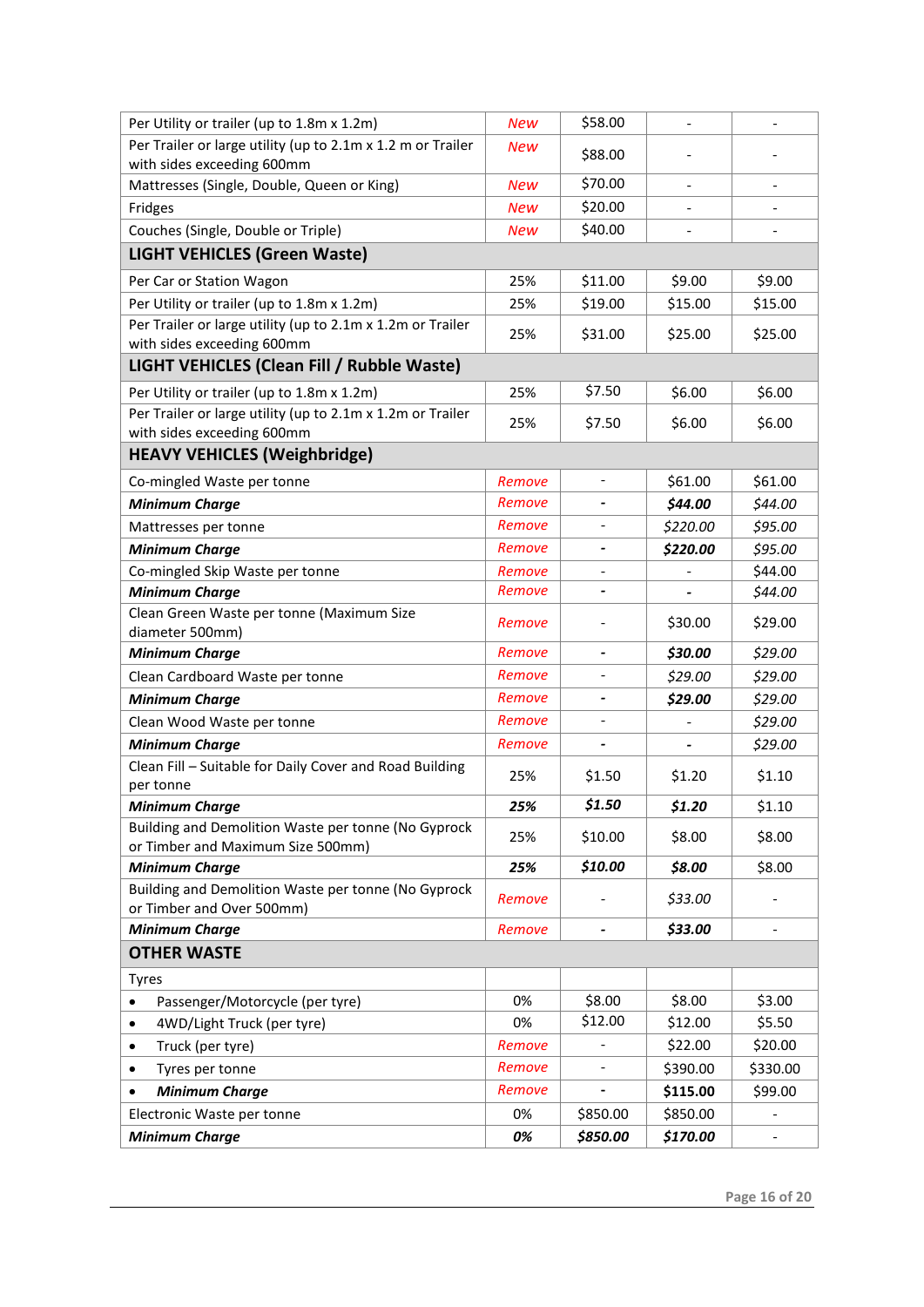| Car Bodies                               |            | \$10.00  | \$0.00   | \$0.00   |  |  |  |
|------------------------------------------|------------|----------|----------|----------|--|--|--|
| Special Burial (i.e. Asbestos) per tonne | Remove     |          | \$84.00  | \$84.00  |  |  |  |
| <b>Minimum Charge</b>                    | Remove     |          | \$84.00  | \$84.00  |  |  |  |
| Quarantine Waste per tonne               | Remove     |          | \$130.00 | \$130.00 |  |  |  |
| <b>Minimum Charge</b>                    | Remove     |          | \$130.00 | \$130.00 |  |  |  |
| <b>COMPOST &amp; MULCH SALES</b>         |            |          |          |          |  |  |  |
| Per Skid Steer Loader Bucket             | 0%         | \$22.00  | \$22.00  | \$22.00  |  |  |  |
| Per Tonne                                | 0%         | \$44.00  | \$44.00  | \$44.00  |  |  |  |
| <b>CDS</b>                               |            |          |          |          |  |  |  |
| Per Container Deposit Scheme (CDS) Bale  | 0%         | \$10.00  | \$10.00  | \$10.00  |  |  |  |
| Per Container Deposit Scheme (CDS) Bag   | 0%         | \$2.50   | \$2.50   | \$2.50   |  |  |  |
| <b>OTHER MISC</b>                        |            |          |          |          |  |  |  |
| Weight Only - Weighbridge Docket         | 5%         | \$24.00  | \$23.00  | \$23.00  |  |  |  |
| 30 cubic metre bin hire per month        | <b>New</b> | \$540.00 |          |          |  |  |  |
| Transport Cost per hour                  | New        | \$125.00 |          |          |  |  |  |

#### **Banksia Road Waste Management Facility**

|                                                              | $\aleph$<br>Increase<br><b>Decrease</b> | 2022/23<br><b>Fees</b><br><b>Budget</b><br><b>Proposal</b><br>(Incl. GST) | 2021/22<br><b>Fees</b><br>(Incl. GST) | 2020/21<br><b>Fees</b><br>(Incl. GST) |  |  |
|--------------------------------------------------------------|-----------------------------------------|---------------------------------------------------------------------------|---------------------------------------|---------------------------------------|--|--|
| <b>HEAVY VEHICLES (Weighbridge)</b>                          |                                         |                                                                           |                                       |                                       |  |  |
| Organic Waste per tonne                                      | 76%                                     | \$74.00                                                                   | \$42.00                               | \$35.00                               |  |  |
| <b>Minimum Charge</b>                                        | 76%                                     | \$74.00                                                                   | \$42.00                               | \$35.00                               |  |  |
| Member Council FOGO Waste per tonne                          | 66%                                     | \$67.00                                                                   | \$38.50                               | \$35.00                               |  |  |
| <b>Minimum Charge</b>                                        | 66%                                     | \$67.00                                                                   | \$38.50                               | \$35.00                               |  |  |
| Clean Green Waste per tonne (Maximum Size diameter<br>500mm) | 33%                                     | \$40.00                                                                   | \$30.00                               | \$29.00                               |  |  |
| <b>Minimum Charge</b>                                        | %                                       | \$40.00                                                                   | \$30.00                               | \$29.00                               |  |  |
| Organic Waste with over 5% Contamination per tonne           | 0%                                      | \$120.00                                                                  | \$120.00                              | \$120.00                              |  |  |
| <b>Minimum Charge</b>                                        | 0%                                      | \$120.00                                                                  | \$120.00                              | \$120.00                              |  |  |
| <b>COMPOST &amp; MULCH SALES</b>                             |                                         |                                                                           |                                       |                                       |  |  |
| Compost Sales to Wellington Group of Councils per tonne      | 0%                                      | \$27.50                                                                   | \$27.50                               | \$34.00                               |  |  |
| 10mm Compost per tonne                                       | 0%                                      | \$27.50                                                                   | \$27.50                               | \$37.00                               |  |  |
| Processed Mulch per tonne                                    | Remove                                  |                                                                           | \$27.50                               | \$35.00                               |  |  |
| Green Mulch Unprocessed per tonne                            | Remove                                  |                                                                           | \$22.00                               | \$22.00                               |  |  |
| <b>OTHER CHARGES</b>                                         |                                         |                                                                           |                                       |                                       |  |  |
| FOGO Waste Audit (per Audit)                                 | <b>New</b>                              | \$6,220                                                                   |                                       |                                       |  |  |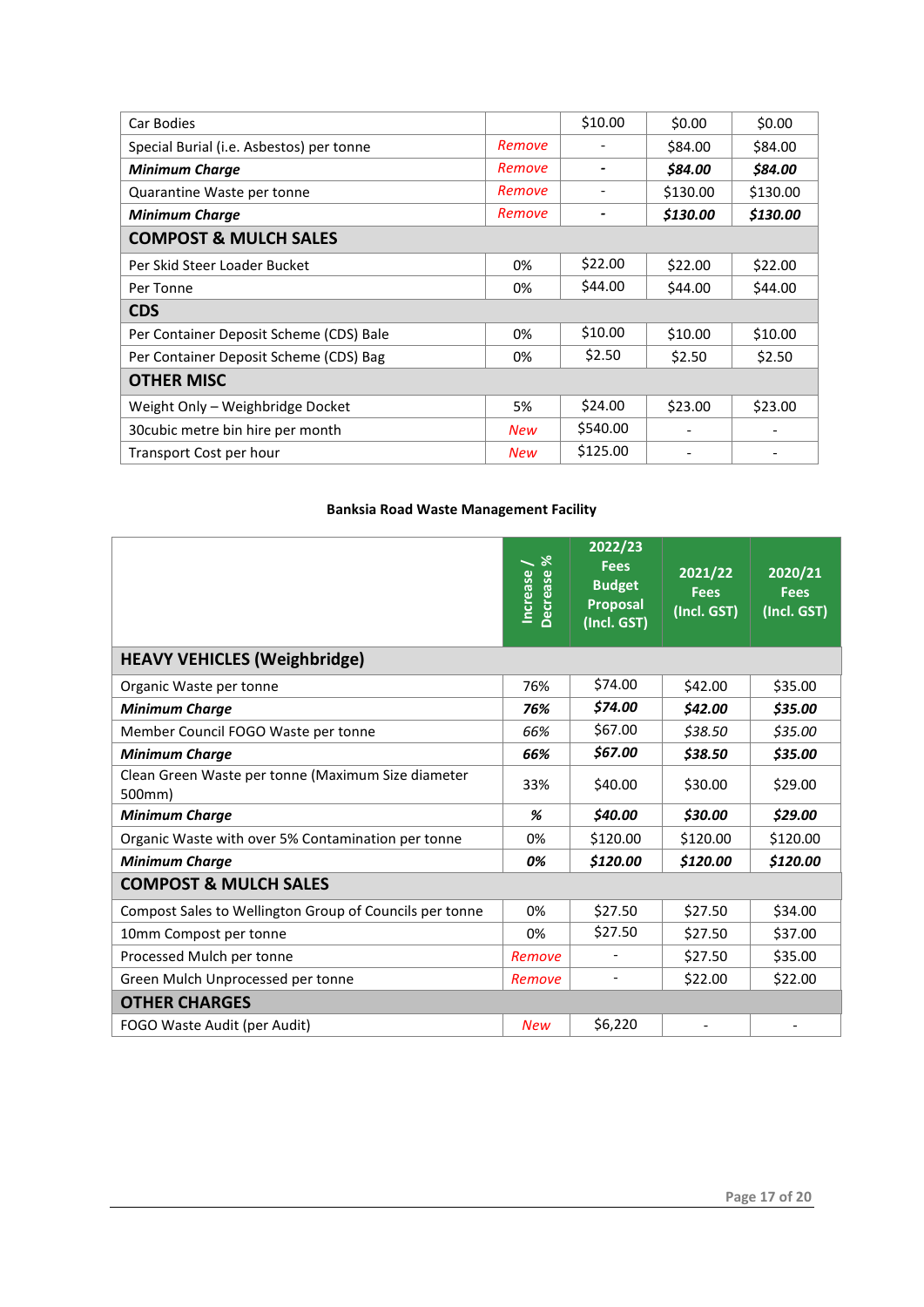#### <span id="page-17-0"></span>**11.6. Transfer from Rehabilitation Reserve Funds to Operational Account**

| Applicant / Proponent:      | Internal                                                        |   |                             |  |  |
|-----------------------------|-----------------------------------------------------------------|---|-----------------------------|--|--|
| <b>Responsible Officer:</b> | Peter Keane, Chief Executive Officer                            |   |                             |  |  |
| <b>Responsible Manager:</b> | Peter Keane, Chief Executive Officer                            |   |                             |  |  |
| Executive:                  | Peter Keane, Chief Executive Officer                            |   |                             |  |  |
|                             | Advocacy                                                        | X | Review                      |  |  |
| Authority / Discretion:     | Executive/Strategic                                             | ⊠ | Quasi-Judicial              |  |  |
|                             | Legislative                                                     | X | <b>Information Purposes</b> |  |  |
| Attachment(s):              | <b>Attachment 5</b> - Extract from LG Act 1997; Subsection 6.11 |   |                             |  |  |

#### **Summary**

As a result of the diversion of both City of Bunbury (CB) and Shire of Harvey (SH) municipal waste streams from 1 February 2022 (to preserve available landfill capacity for transfer waste), the consequence to BHRC is the shortfall in short to medium term cash flow, and therefore short to medium term financial viability of BHRC.

To ensure BHRC does not trade insolvently during the early period of FY 2022 / 2023, and adequate funds are available to support BHRC's current activities, BHRC is recommending that a redistribution of reserve funds from rehabilitation to support the short-term ongoing BHRC Operations and Management, as per the Local Government Act Section 6.11

#### Executive Recommendation

#### That Council:

Endorses the redistribution of Rehabilitation Reserve funding to support short term Operations, Engineering and Licence Maintenance activities for the sum of contribution of up to \$300,000, as per section 6.11 of the Local Government Act 1997.

| <b>MOVED BY:</b>   | the control of the control of the control of the control of | SECONDED BY: |
|--------------------|-------------------------------------------------------------|--------------|
| <b>RESULT:</b>     | CARRIED / LOST                                              |              |
| <b>RESOLUTION:</b> |                                                             |              |

#### **Background**

With the negative revenue impacts of:-

- non-acceptance of commercial waste, in compliance to the EPN;
- diversion of municipal and transfer station waste to alternate landfill facilities

and the additional and ongoing expenses associated with:-

- Transfer Station waste being landfilled at an alternate landfill facility with associated gate fees;
- the Contaminated Site Investigation;
- Environmental Engineering and investigation fees associated with the development and submission of amendments and license renewals (2 off – 1 for Stanley Road, 1 for Banksia Road)

will put a significant strain on the medium-term financial viability of BHRC, and will require contributions from member councils under the constitution, to support any shortfall between income and expenses incurred.

#### **Discussion**

Currently member councils are working with BHRC to determine the most appropriate approach to funding BHRC's medium term shortfall between operating income & expenses, licence non-compliance liabilities and assessing the viability of the Lined Cell Business Case.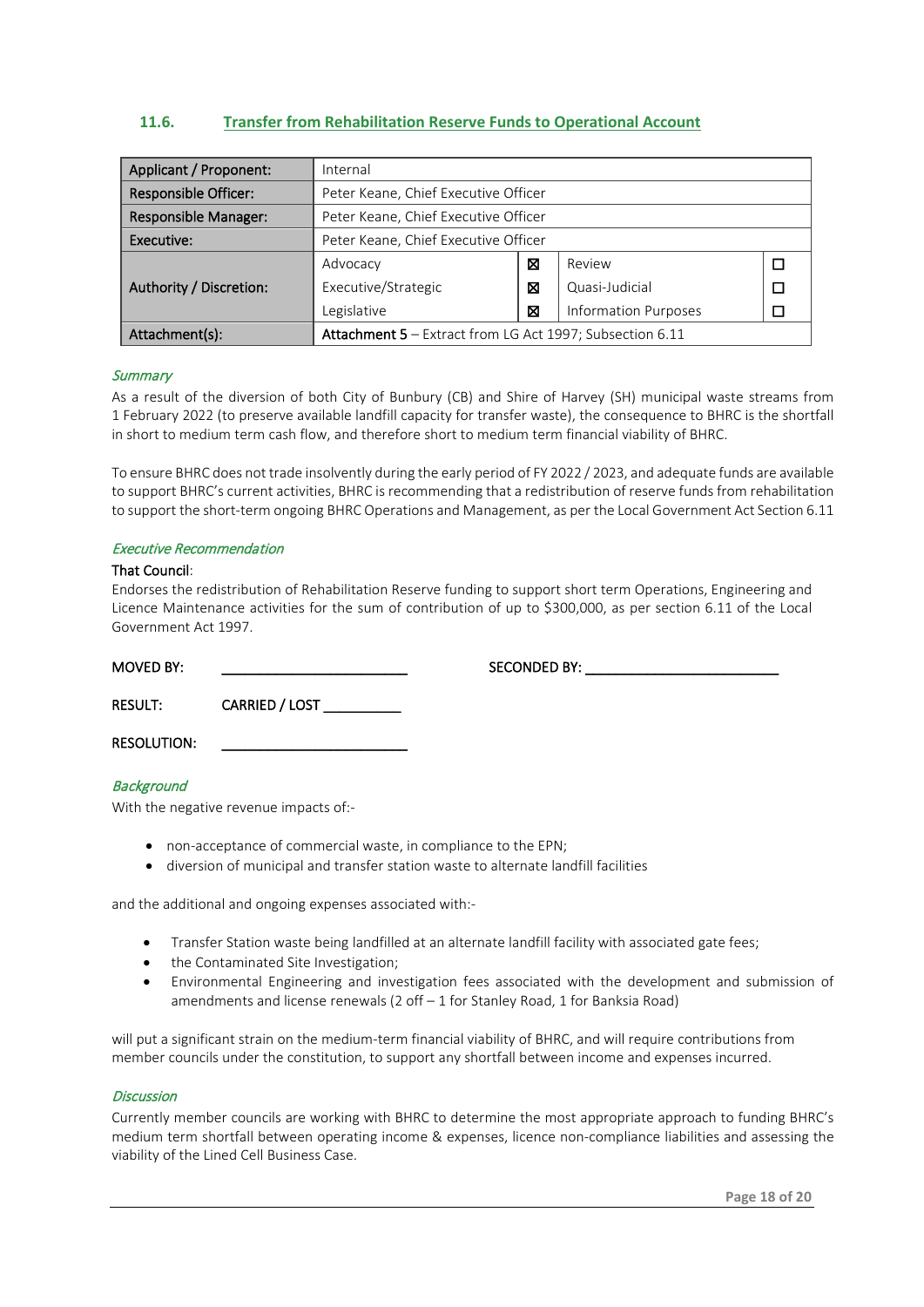In developing funding options to support BHRC ongoing activities, Member Councils are working toward the finalisation and endorsement of their individual Council's budgets for the Financial Year 2022/23.

Until the respective budgets have been formally endorsed by Councils, BHRC will not formally request an annual contribution for FY22/23 from each member council to support its operating activities. In the meantime, with the transfer from funds from the rehabilitation reserve, BHRC can be self-sustaining into the new financial year with this minor cash injection into operating accounts.

Current Rehabilitation Reserve - \$1.798M minus \$170K (resolved in April Special Council Meeting).

#### **Consultation**

*Project Director - BHRC Finance Manager - City of Bunbury CEO – Shire of Harvey CEO – City of Bunbury Director Infrastructure - City of Bunbury Director Infrastructure Services - Shire of Harvey Chairperson BHRC Deputy Chairperson BHRC*

#### Financial Implications

Reduction in the Rehabilitation Reserve – potentially member councils will need to contribute greater than endorsed sum of \$6M to capping activities.

#### Risk

| <b>Risk Matrix</b> |                |                       |                      |                                 |                 |                 |                     |  |
|--------------------|----------------|-----------------------|----------------------|---------------------------------|-----------------|-----------------|---------------------|--|
|                    |                |                       | <b>CONSEQUENCE</b>   |                                 |                 |                 |                     |  |
|                    |                |                       | <b>INSIGNIFICANT</b> | <b>MINOR</b><br><b>MODERATE</b> |                 | <b>MAJOR</b>    | <b>CATASTROPHIC</b> |  |
|                    |                |                       |                      |                                 |                 |                 |                     |  |
| <b>LIKELIHOOD</b>  | 5.             | <b>ALMOST CERTAIN</b> | <b>MODERATE</b>      | <b>HIGH</b>                     | <b>EXTREME</b>  | <b>EXTREME</b>  | <b>EXTREME</b>      |  |
|                    |                |                       |                      |                                 | 15              | 20              | 25                  |  |
|                    | $\sqrt{4}$     | LIKELY                | LOW                  | <b>MODERATE</b>                 | <b>HIGH</b>     | <b>EXTREME</b>  | <b>EXTREME</b>      |  |
|                    |                |                       |                      | 8                               | 12              | 16              | 20                  |  |
|                    | з              | <b>POSSIBLE</b>       | LOW                  | <b>MODERATE</b>                 | <b>MODERATE</b> | <b>HIGH</b>     | <b>EXTREME</b>      |  |
|                    |                |                       | з                    | 6                               | 9               | 12              | 15                  |  |
|                    | $\overline{2}$ | UNLIKELY              | LOW                  | LOW                             | <b>MODERATE</b> | <b>MODERATE</b> | <b>HIGH</b>         |  |
|                    |                |                       |                      |                                 | 6               | 8               | 10                  |  |
|                    | $\bullet$      |                       | LOW                  | LOW                             | LOW             | LOW             | <b>MODERATE</b>     |  |
|                    |                | <b>RARELY</b>         |                      |                                 | з               |                 | 5                   |  |

Business Continuity risk – Extreme 25 Rehabilitation Capital Requirements – High 12

#### Statutory Environment

Local Government Act 1995 (WA) Local Government (Financial Management) 1996 (WA) WA Environmental Protection Act 1986 (WA) Contaminated Sites Act 2003 (WA)

#### Strategic Implications

Potential loss of a Regional Waste Recovery facility

Policy Implications Nil

Voting Requirement Absolutely Majority